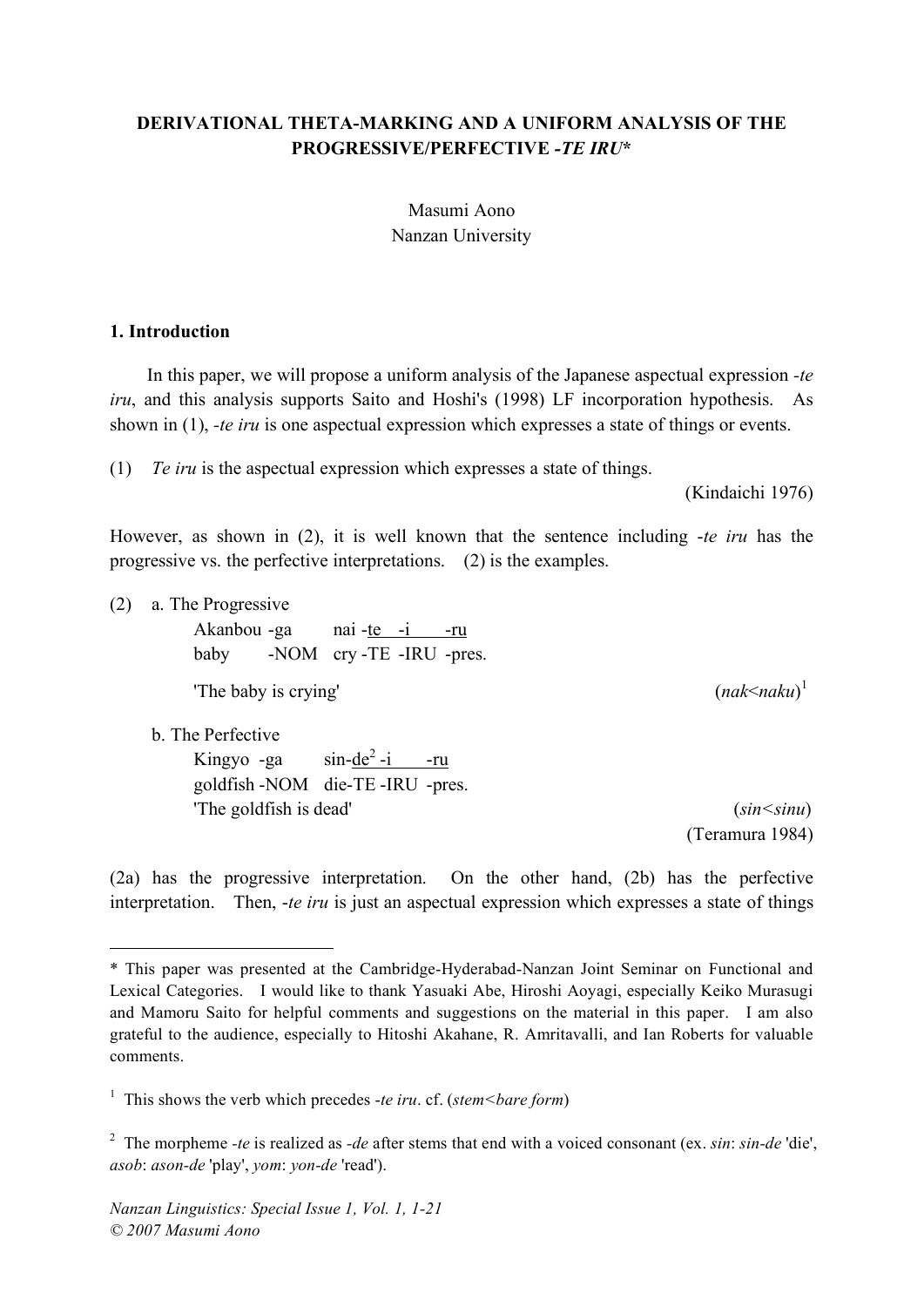or events, why does the -*te iru* sentence have two different interpretations? Many researchers sought the answer and most of them consider that the two interpretations relate the internal aspect of verb that precedes -*te iru*. (Kindaichi 1950, Fujii 1966, Kudou 1995, among others). They suggest, when *-te iru* is preceded by a verb which expresses durative activity, *-te iru* sentence has progressive interpretation. In contrast, when *-te iru* is preceded by a verb which expresses temporal activity, the *-te iru* sentence has perfective interpretation. This means that the classification of verbs has to be parallel with the two interpretations (the progressive vs. the perfective). Yet, it does not seem that the case is so simple, relating with -*te iru*.

Mihara (1997) divided *-te iru* into two parts; one is the participle -*te* and the other is the predicate *iru*. He examines the scope of negation and the interpretation of idiom chunks, and he proposes raising structure for the progressive *-te iru* sentences and control structure for perfective sentences. In other words, there are two types of the predicate *iru*: one has the external argument and the other does not. Then, it seems that *iru* determines the interpretation of -*te iru* sentence. However, he indicates that there are some perfective -*te iru* sentences which have the raising structure. This means that the argument structure of *iru* cannot determine the interpretation of -*te iru* sentence.

Then, we propose that the morpheme *-te* sometimes has the past tense, and sometimes doesn't, and this factor determines the interpretation. That is, when -*te* has the non-past tense, the -*te iru* sentence has the progressive interpretation. On the other hand, when -*te* has the past tense, the -*te iru* sentence has the perfective interpretation. Our claim is that these two interpretations, the progressive and the perfective, arise due to the tense feature of the morpheme *-te* itself. The crucial evidence is found in my own dialect, or Ehime Dialect, the dialect spoken in the west part of Japan. In Ehime dialect, we use the special aspectual form instead of -*te iru*. Roughly speaking, -*toru* expresses both the perfective and progressive meanings, while -*yoru* expresses only the progressive meaning. We discuss that this is because of the tense feature which *toru* has.

Then, we will discuss the tense feature of -*te* in detail. Martin (2001) shows that the feature [+tense, -finite], which to-infinitive in English has, licenses PRO. We hypothesize that -*te* is an infinitive, and discuss that the feature [+tense, -finite] in -*te iru* sentences license PRO. Then, it seems that the interpretations of -*te iru* sentence due to the structure. Yet, we point out that, some perfective -*te iru* sentences cannot have control structure with the feature [+tense, -finite]. In order to solve the problems, we discussed that if we assumed derivational theta-marking proposed by Saito and Hoshi's (1998) analysis, the natural explanation can be given. Since control can operate directly on the thematic structures of predicates, the feature [+tense, -finite] need not to license PRO. In consequence, our analysis provides a piece of evidence for Saito and Hoshi's LF incorporation analysis.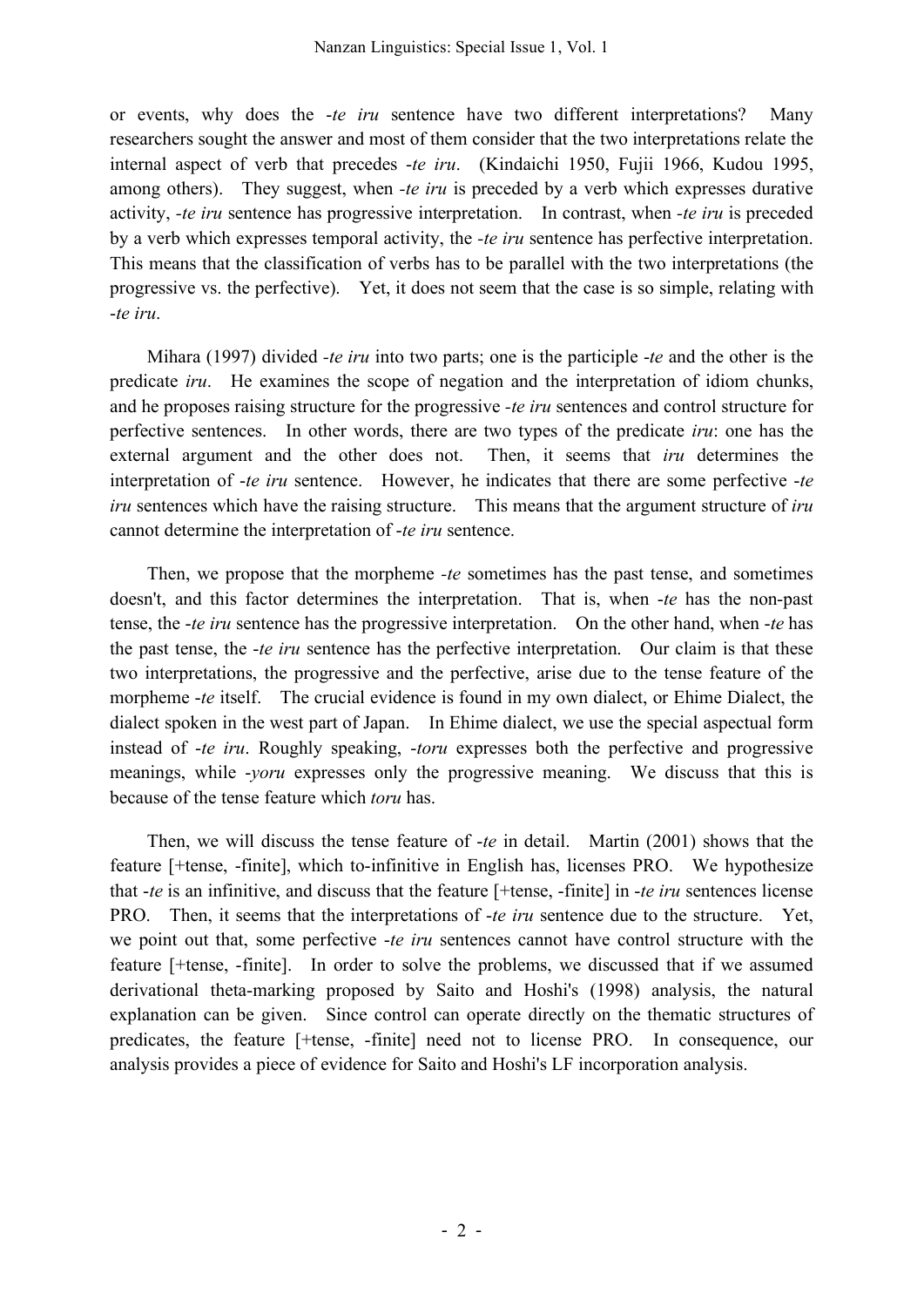### **2. The interpretations of -***te iru*

First, we will overview the previous studies on the aspectual properties of *te iru* interpretations. As mentioned above, many researchers have classified the verbs, relating the -*te iru* sentence to the interpretation. One of the most popular classification of verbs in Japanese is Kindaici's classification. As shown in (3), Kindaichi (1950) classifies the Japanese verbs into four categories: stative verbs, durative verbs, instantaneous verbs, and the type four, or fourth verbal categories. This classification is based on the two interpretations of verb plus -*te iru*.

(3) Kindaichi's (1950) classification of Japanese verbs

- a. Stative verbs: cannot co-occur with -*te iru* (ex. *aru* '(inanimate subject) exist', *iru* '(animate subject) exist', *dekiru* 'can do')
- b. Durative verbs: -*te iru* have progressive readings (ex. *yomu* 'read', *kaku* 'write')
- c. Instantaneous verbs: -*te iru* have perfective readings (ex. *sinu* 'die', (*denki-ga*)*tuku* '(the light) comes on')
- d. Fourth verbal category: must be used with -*te iru* and express perfective readings (ex. *sobieru* 'tower', *arifureru* 'be common')

As shown in (3a), stative verbs cannot occur with -*te iru*. Durative verbs in (3b) can precede -*te iru* and express the progressive readings. In (3c), instantaneous verbs also can precede -*te iru* and express the perfective readings. Forth verbal category in (3d) must be used with -*te iru* and express the perfective readings. Yet, it seems impossible to classify the interpretations of the *-te iru* sentence by the internal aspects of verbs. (4) indicates that the classification of verbs cannot be necessarily parallel with the two interpretations. For example, many verbs have one of the four properties shown in the classification given in (3). Some verbs, however, have more than one property.

| (4) | a.             | Ima, kotira-ni ki -te i<br>-ru<br>now here -to come -TE IRU-pres.                                                                                                                                                                                                                                                           |                               |
|-----|----------------|-----------------------------------------------------------------------------------------------------------------------------------------------------------------------------------------------------------------------------------------------------------------------------------------------------------------------------|-------------------------------|
|     |                | 'Now, (he) is on (his) way here'                                                                                                                                                                                                                                                                                            | (ki <kluru)< td=""></kluru)<> |
|     | b.             | koko-ni ki -te i<br>Sudeni<br>-ru<br>already here-to come -TE IRU -pres.                                                                                                                                                                                                                                                    |                               |
|     |                | '(I) have already been here'                                                                                                                                                                                                                                                                                                | (Kindaichi 1950)              |
|     | $\mathbf{c}$ . | Ano hito-wa moo<br>takusan -no<br>syoosetu -o<br>kai - te i<br>$\Lambda_{\text{tot}}$ $\Lambda_{\text{tot}}$ $\Lambda_{\text{tot}}$ $\Lambda_{\text{tot}}$ $\Lambda_{\text{tot}}$ $\Lambda_{\text{tot}}$ $\Lambda_{\text{tot}}$ $\Lambda_{\text{tot}}$ $\Lambda_{\text{tot}}$ $\Lambda_{\text{tot}}$ $\Lambda_{\text{tot}}$ | -ru                           |

that man-TOP already many -GEN novel -ACC write -TE IRU -pres. 'That man have written many novels' (*kai<kaku*)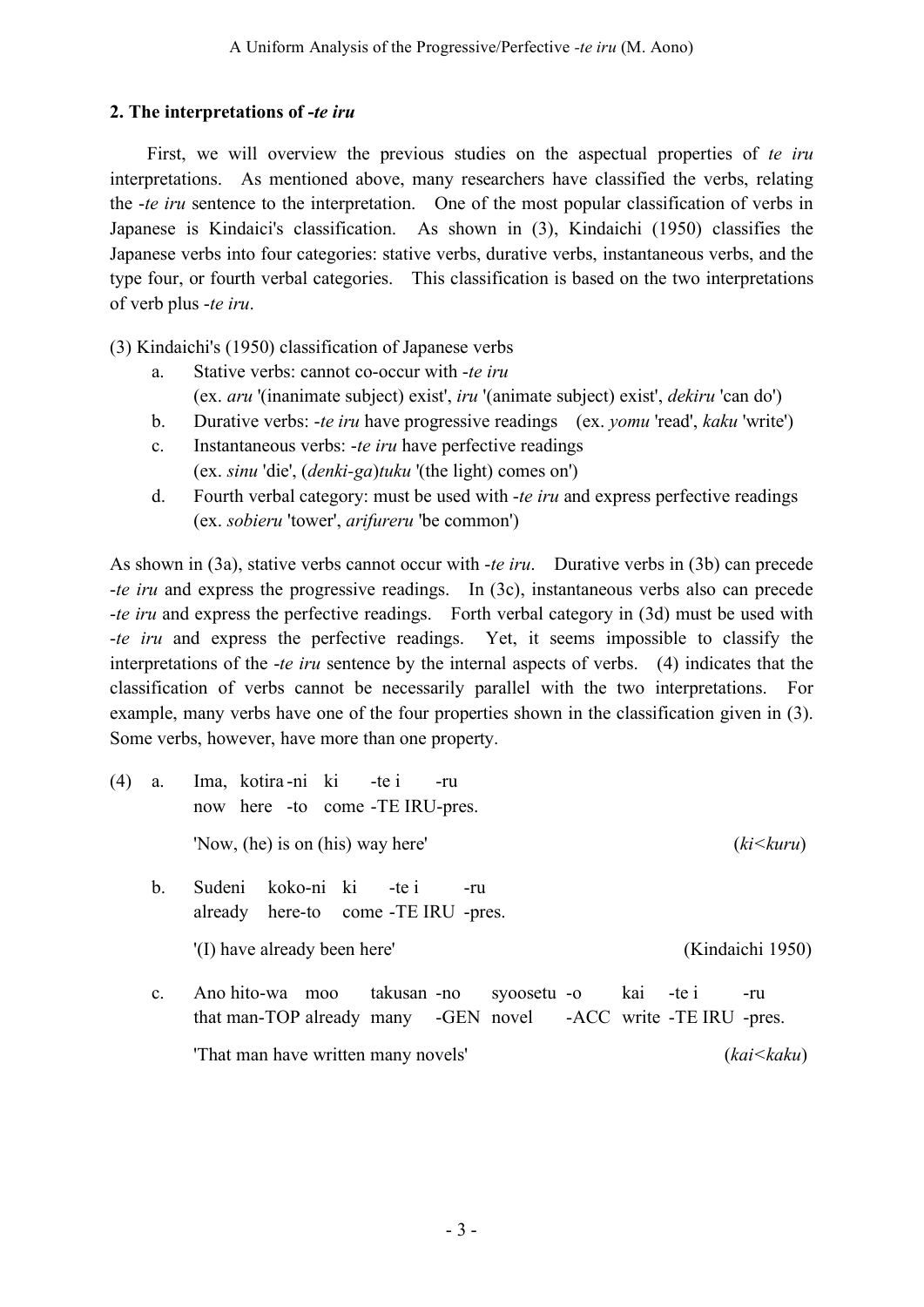- d. Kare-wa (ima) tegami -o kai -te i -ru he -TOP (now) letter -ACC write -TE IRU -pres. 'He is writing a letter (now)' (Fujii 1966)
- e. Niwa -ni sakura -no hanabira-ga tit -te i -ru garden -in cherry blossom -GEN petal -NOM drop -TE IRU -pres. 'Petals of cherry blossom have dropped off in the garden' (*tit>tiru*)
- f. Sakura -no hanabira-ga hirahirato tit -te i -ru cherry blossom-GEN petal -NOM lightly(onomatopoeia)drop -TEIRU -pres. 'Petals of cherry blossom are dropping lightly' (Mihara 1997)

As in (4a) and (4b), the verb *kuru* (to come) has properties of the durative verbs and the instantaneous verbs. (4a) expresses the progressive reading, so, *kuru* 'to come' has the property of durative verbs. On the other hand, (4b) express the perfective meaning. So, *kuru* 'come' has the property of instantaneous verbs.

Moreover, Fujii (1966) shows that most verbs with -*te iru* can express experience. Adverbials that indicate complete events or past intervals frequently co-occur with these verbs. (4c) expresses experience meaning. In contrast, (4d) expresses progressive meaning, although the verb preceding -*te iru* in (4d) *kaku* 'to write' is the same as (4c).

In addition, Mihara (1997) points out that so-called instantaneous verbs with -*te iru* can have progressive readings in some situations. As shown in (4e) and (4f), the verb preceding -*te iru* is the same, *tiru* 'to drop'. The verb *tiru* 'to drop' is commonly considered as an instantaneous verb. So, the sentence in (4e) has perfective reading. However, (4f) also has progressive reading.

Thus, a -*te iru* sentence can have various interpretations according to the situation. Since the sentences of the experiential interpretation are regarded as the sentences of the perfective generally, a -*te iru* sentence can have both progressive and perfective interpretation despite the verbs preceding -*te iru*. Therefore, it is clear the difference between progressive and perfective readings cannot be due to the internal aspect of verb only.

Then how can we capture these two distinct interpretations in a principled way? Mihara (1997) attempts to solve this mystery by proposing that these two distinct interpretations are crucially related to the argument structure of the predicate *iru*. Next chapter, we will overview Mihara's argument.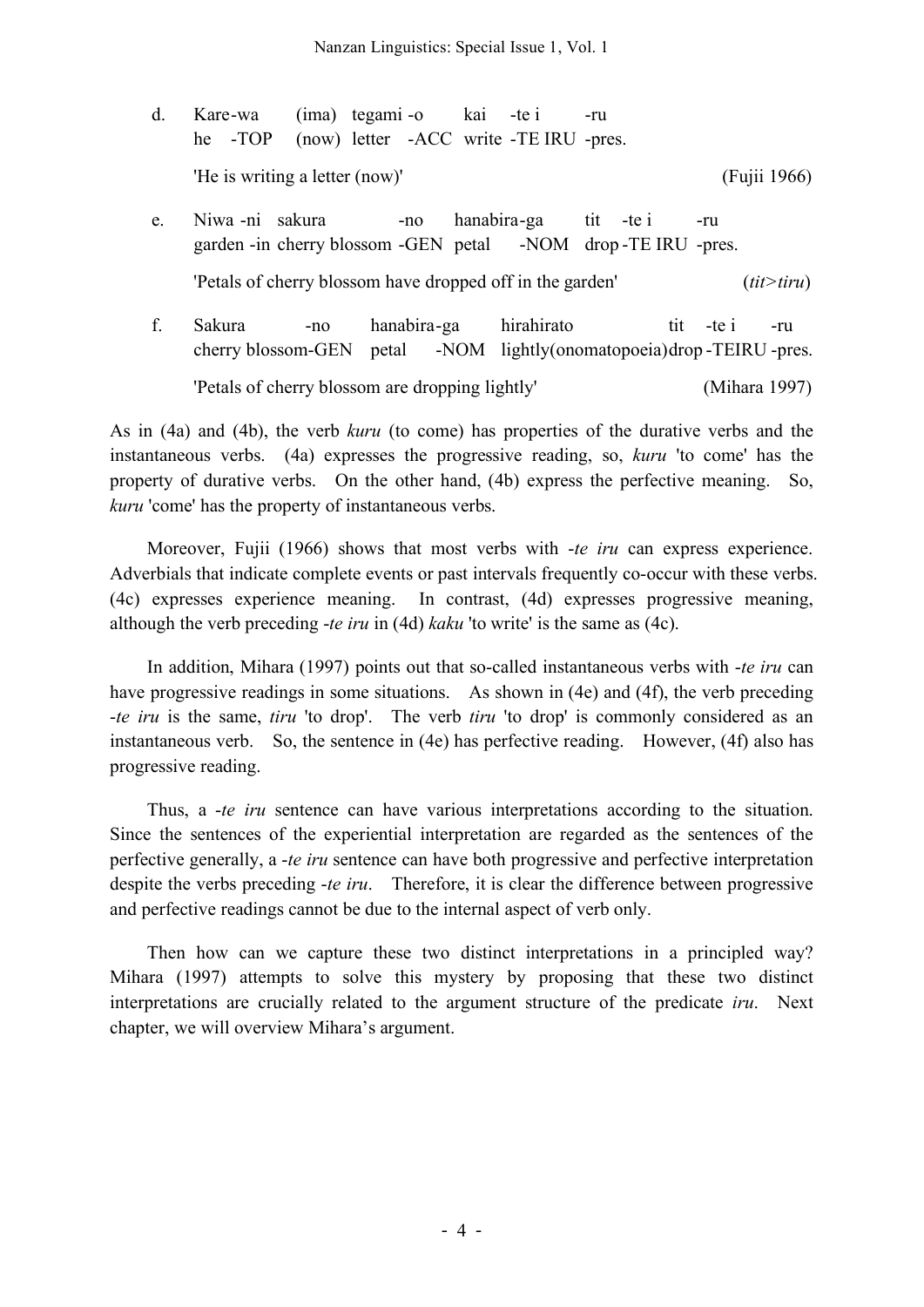# **3. The Syntactic Analysis of** *-Te iru*

### **3.1. Mihara's (1997) analysis**

He points out that a progressive -*te iru* sentence has a raising structure and a perfective -*te iru* sentence has a control structure. The sentences in (5) and (6) shows difference in the scope of the subject and the negation.

| (5) |                | the progressive <i>-te iru</i> sentence (only >not, not >only)                                            |                                         |
|-----|----------------|-----------------------------------------------------------------------------------------------------------|-----------------------------------------|
|     | a.             | Taroo-dake -ga $hasi(t)$ -te(wa)i<br>-nai                                                                 |                                         |
|     |                | -only -NOM run -TE(TOP)IRU-not                                                                            |                                         |
|     |                | 'Only Taro is not running' or 'Not only Taro is running'                                                  | $(hasi(t)$ < hasiru)                    |
|     | $\mathbf b$ .  | Hanako -dake -ga nai -te(wa)i<br>-nai                                                                     |                                         |
|     |                | -only -NOM cry -TE(TOP)IRU-not                                                                            |                                         |
|     |                | 'Only Hanako is not crying' or 'Not only Hanako is crying'                                                | $(nai \leq naku)$                       |
|     |                | (6) the perfective <i>-te iru</i> sentence (only>not, *not>only)                                          |                                         |
|     | a.             | Yasumono -no sara -dake-ga ware -te(wa)i<br>-nai<br>cheap thing -GEN plate-only-NOM crush -TE(TOP)IRU-not |                                         |
|     |                |                                                                                                           |                                         |
|     |                | 'Only cheap plates have not crashed'                                                                      | $(ware \leq waren)$                     |
|     | $\mathbf{b}$ . | Higasigawa -no kabe -dake -ga koware -te(wa)i<br>-nai                                                     |                                         |
|     |                | east side -GEN wall-only -NOM damage -TE(TOP)IRU-not                                                      |                                         |
|     |                | 'Only the east side of wall has not damaged'                                                              | (koware <kowareru)< td=""></kowareru)<> |
|     |                |                                                                                                           |                                         |

In Japanese, *dake* means only, and *nai* is a negative morpheme. In (5), *nai* shows the ambiguity on its scope. The possible meanings of (5a) are 'Only Taro is not running' and 'Not only Taro is running'. The parenthesized *wa* which is inserted in *te iru* phrase is the word making the sentence more natural. Similarly, the possible meaning of (5b) is 'Only Hanako is not crying' and 'Not only Hanako is crying'. These -*te iru* sentences have the progressive meaning. In contrast, (6) is not ambiguous. The possible meaning of (6a) is 'Only cheap plates have not been crashed'. This sentence cannot be interpreted as 'not only cheap plates have been crashed'. Similarly, (6b) means 'Only the east side of wall has not been damaged'. We cannot interpret this sentence as 'Not only the east side of wall has been damaged'. The sentences in (6) have the perfective meaning. Based on this paradigm, Mihara (1997) conjectures the structures that are indicated in (7)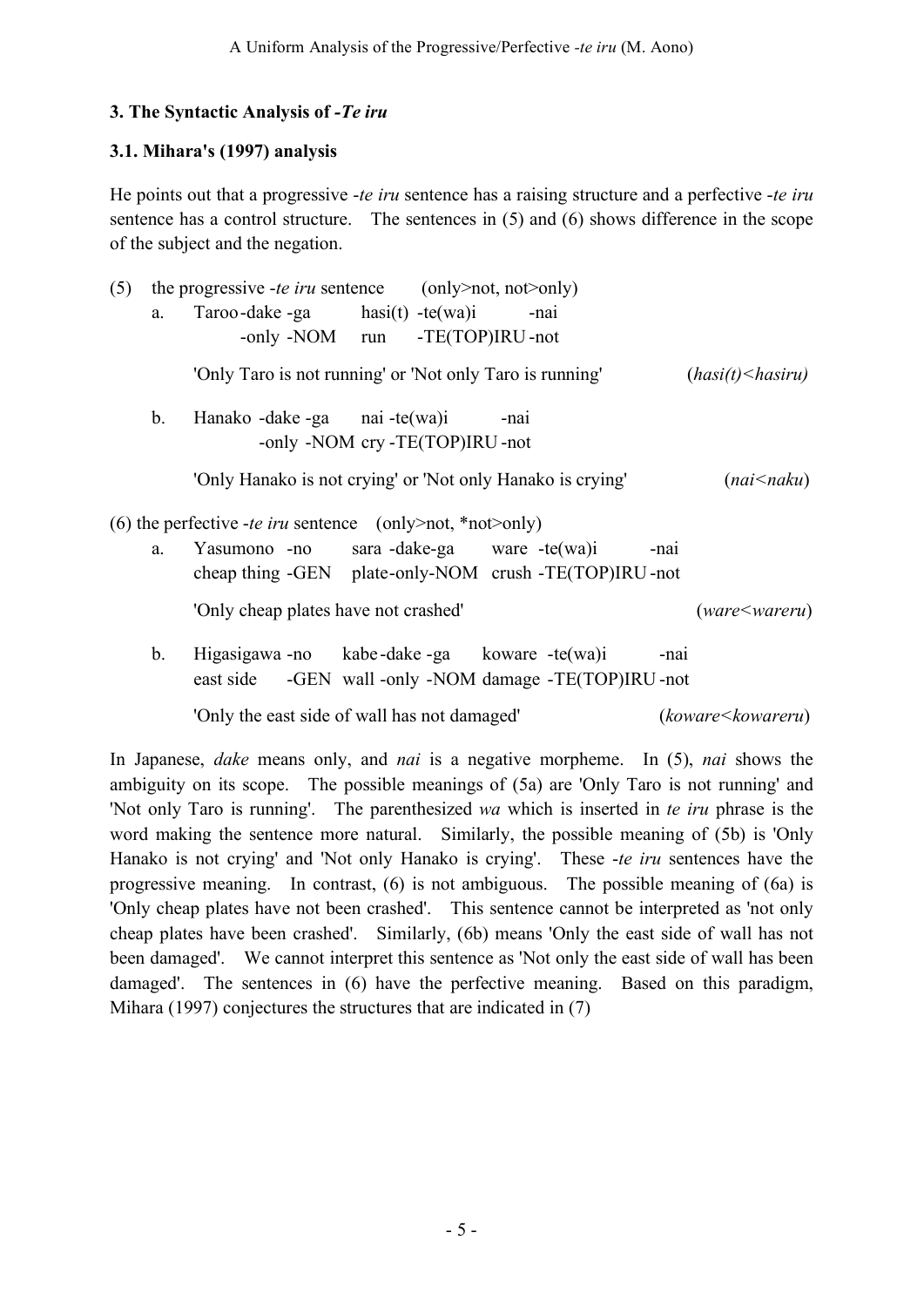

That is, the examples in (5) show that the *dake* NP (the NP including 'only') is base-generated in a position lower than the negative 'not'. In contrast, the examples in (6) show that the dake NP is base-generated in a position higher than the negative 'not'. Consequently, as shown in (7), the progressive -*te iru* sentence has the raising structure like (7a). And the perfective -*te iru* sentence have the control structure like (7b).

Given the structures in (7), he implies that the difference of the argument structure of the stative verb, -*iru*, relates to two different interpretations of the -*te iru* sentence. So, he hypothesizes that the predicate *iru* which is included by the progressive -*te iru* sentence do not take an external argument. On the other hand, the predicate *iru* included by the perfective -*te iru* take an external argument.

Now, consider the examples in (8). (8a) and (8b) is generally called the perfective -*te iru* sentence. So, these examples must not be ambiguous, and these sentences must have a control structure. In other word, the predicate *iru* must take an external argument.

|    | (8) Some perfective -te iru sentences |                             | $(only\geq not, not\geq only)$                                                 |             |        |
|----|---------------------------------------|-----------------------------|--------------------------------------------------------------------------------|-------------|--------|
| a. | A gaisya - dake -ga                   |                             | (baburu)                                                                       | -houkai -ki | $-ni)$ |
|    |                                       |                             | A corporation -only -NOM (bubble economy -burst -moment -at)                   |             |        |
|    |                                       | tousan $-si$ -te(wa)i -nai  |                                                                                |             |        |
|    |                                       | bankrustcy-do -TE(TOP)I-not |                                                                                |             |        |
|    |                                       |                             | '(When the bubble economy burst,) only A-corporation had not gone bankrupt' or |             |        |
|    |                                       |                             | '(When the bubble economy burst,) not only A-corporation had gone bankrupt'    |             |        |
|    |                                       |                             |                                                                                |             |        |

b. Kare-dake -ga (1975 nen-ni) saharasabaku -o souha -si -te(wa)i -nai he -only -NOM (1975 year-in) the Sahara -ACC ride -do-TE(TOP)I-not '(In 1975) only he had not ridden the Sahara' or '(In 1975) not only he had ridden the Sahara'

However, (8) is ambiguous. (8a) literally means '(When the bubble economy burst,) only A-corporation had not gone bankrupt' or '(When the bubble economy burst,) not only A-corporation had gone bankrupt' And also, (8b) literally means '(In 1975) only he had not ridden the Sahara' or '(In 1975) not only he had ridden the Sahara'. Then, we predict that (8) have the raising structure. This is not a desirable result, because (8) are exceptions to the hypothesis that the perfective -*te iru* sentence has the control structure. But then, we can no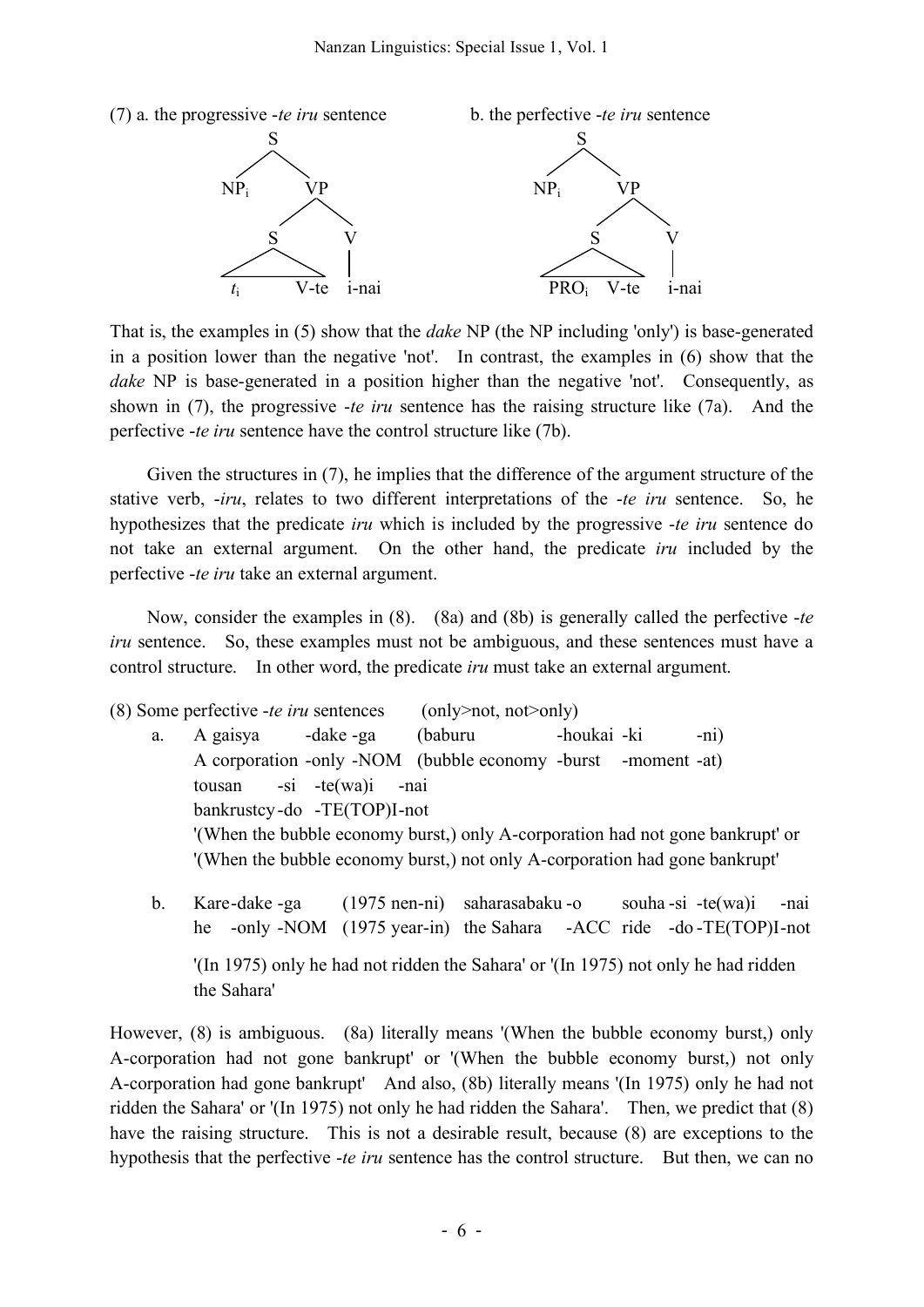longer relate the interpretations of -*te iru* sentences to the argument structure of *iru* in a straightforward way.

#### **3.2. The Tense Feature of -***Te*

So far, we have seen that it is neither the internal aspect of the verbs nor the argument structure of the verb *iru* that is responsible for the two distinct interpretations, the progressive interpretation and the perfective interpretation. Then, going back to the question, why does the -*te iru* sentence have two different interpretations? Now, we will argue about the morpheme -*te*. Arikawa (1992) and Kuno (1973) note that the morpheme -*te* can have the past tense. In (9), the morpheme -*te* has the non-past tense. While, in (10), the morpheme -*te* has the past tense<sup>3</sup>.

(9) *Te* has the non-past tense

| a.          | Yasuku -te oisii<br>cheap -TE delicious                                      | 'cheap and delicious' |
|-------------|------------------------------------------------------------------------------|-----------------------|
| $b_{\cdot}$ | samuku nat -te ki -ta 'It has become cold'<br>become -TE come -past<br>cold  | (Arikawa 1992)        |
|             | $(10)$ Te has the past tense                                                 |                       |
| a.          | Gohan-o tabe -te, hon -o kat -ta<br>lunch - ACC eat - TE book - ACC buy-past |                       |
|             | 'Having eaten lunch, I bought a book'                                        |                       |
| $b_{\cdot}$ | Gohan -o tabe, hon -o<br>kat -ta<br>lunch -ACC eat book -ACC<br>buy-past     |                       |
|             | 'I did things like eating lunch and buying a book'                           | (Arikawa 1992)        |

In (9a), for example, -*te* serves to connect two predicates. Thus, the -*te* in (9) doesn't express past tense. In (10), I show -*te* expressing a past meaning. (10a) means 'Having eaten lunch, I bought a book'. In contrast, (10b) means 'I did things like eating lunch and buying a book'. In (10a), unlike (10b), the order of eating lunch and buying a book is fixed. That is, you eat first and then you buy. The examples in (10) suggest that -*te* in (10a) has a past meaning. (9) and (10) indicate that -*te* sometimes expresses the past meaning and sometimes doesn't.

Then, does -*te* in -*te iru* phrase have a past meaning? In (11), the -*te iru* sentences expresses the progressive meaning, and -*te* has a non-past meaning.

<sup>&</sup>lt;sup>3</sup> There is another question as to whether *-te* expresses the past or the perfect.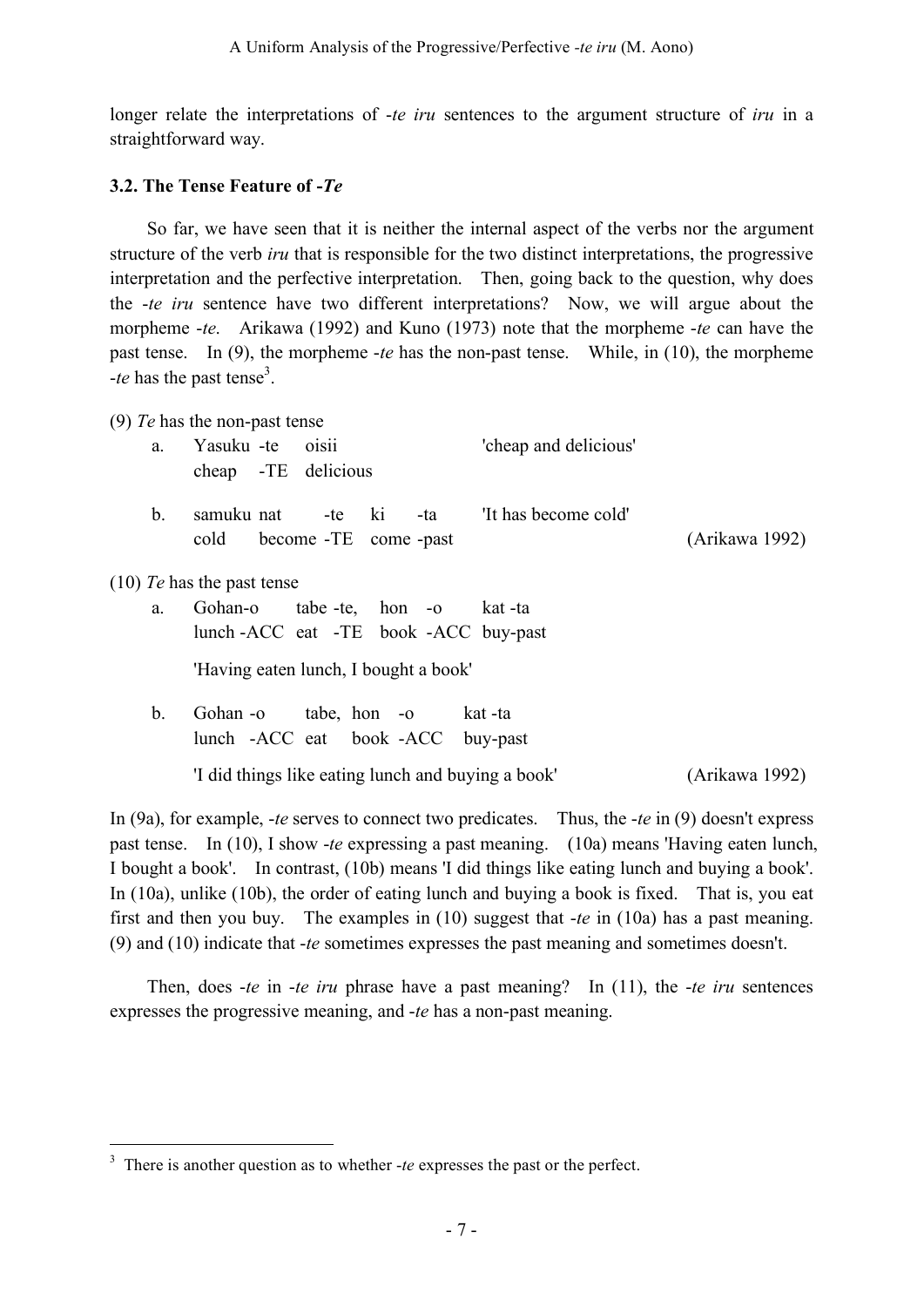|         | $(11)$ the progressive <i>-te iru</i> sentence                                                                  |
|---------|-----------------------------------------------------------------------------------------------------------------|
| a.      | Taroo-ga eiga -o mi -te i<br>-ru<br>-NOM movie -ACC watch-TE IRU -pres.                                         |
|         | 'Taro is watching a movie'<br>(mi <min)< td=""></min)<>                                                         |
| $b_{-}$ | Hanako -ga odot -te i -ru<br>-NOM dance - TE IRU - pres.                                                        |
|         | 'Hanako is dancing'<br>(odot < o <sub>dom</sub> )                                                               |
|         | c. Hi -ga moe-te i<br>-ru<br>fire -NOM burn-TE IRU-pres.                                                        |
|         | 'Fire is burning'<br>$(moe \le moeru)$                                                                          |
| d.      | -ni kami-o some -rare -te i<br>Satiko -ga tenin<br>-ru<br>-NOM hairdresser-by hair-ACC dye -passive-TEIRU-pres. |
|         | 'Sachiko is being dyed her hair by a stuff'<br>(some <someru)< td=""></someru)<>                                |

(11a) literally means 'Taro is watching a movie'. Thus, -*te* in (11a) has the non-past meaning. That is, the activity *eiga-o miru* 'to watch the movie' continues on, and *iru* expresses the state of the continuous activity. (11b, c, d) shows the same continuous activity as (11a). In contrast, -*te* in (12) and (13) has the past meaning.

|  |  | $(12)$ the perfective -te iru sentence |  |  |  |
|--|--|----------------------------------------|--|--|--|
|--|--|----------------------------------------|--|--|--|

| a.          |                          |                                        | Taroo-ga haha no namae-o                                         | wasure -te i                                                                                    | -ru                            |
|-------------|--------------------------|----------------------------------------|------------------------------------------------------------------|-------------------------------------------------------------------------------------------------|--------------------------------|
|             |                          |                                        |                                                                  | -NOM mother-GEN name-ACC forget -TE IRU -pres.                                                  |                                |
|             |                          | Taro have forgot his mother's name'    |                                                                  |                                                                                                 | $(wasure \leq$ wasureru)       |
| $b_{-}$     | $Jiroo$ -ga              | moo                                    |                                                                  | syougakkou -ni nyuugaku-si -te i<br>-NOM already primary school -to enterance-do -TE IRU -pres. | -ru                            |
|             |                          | 'Jiro already enters a primary school' |                                                                  |                                                                                                 | $(size_{suru})$                |
| $c_{\cdot}$ | room                     |                                        | 316 gousitu -no denki -ga kie-te i<br>-GEN light -NOM off-TE IRU | -ru<br>-pres.                                                                                   |                                |
|             |                          | The lights in room 316 is off          |                                                                  |                                                                                                 | (kie <kieru)< th=""></kieru)<> |
|             |                          | d. Hon $-ga$ nusum $-(r)$ are $-te$ i  | -ru<br>book -NOM steal -passive -TE IRU -pres.                   |                                                                                                 |                                |
|             | 'Books have been stolen' |                                        |                                                                  |                                                                                                 | $(nusumare \leq nusumareru)$   |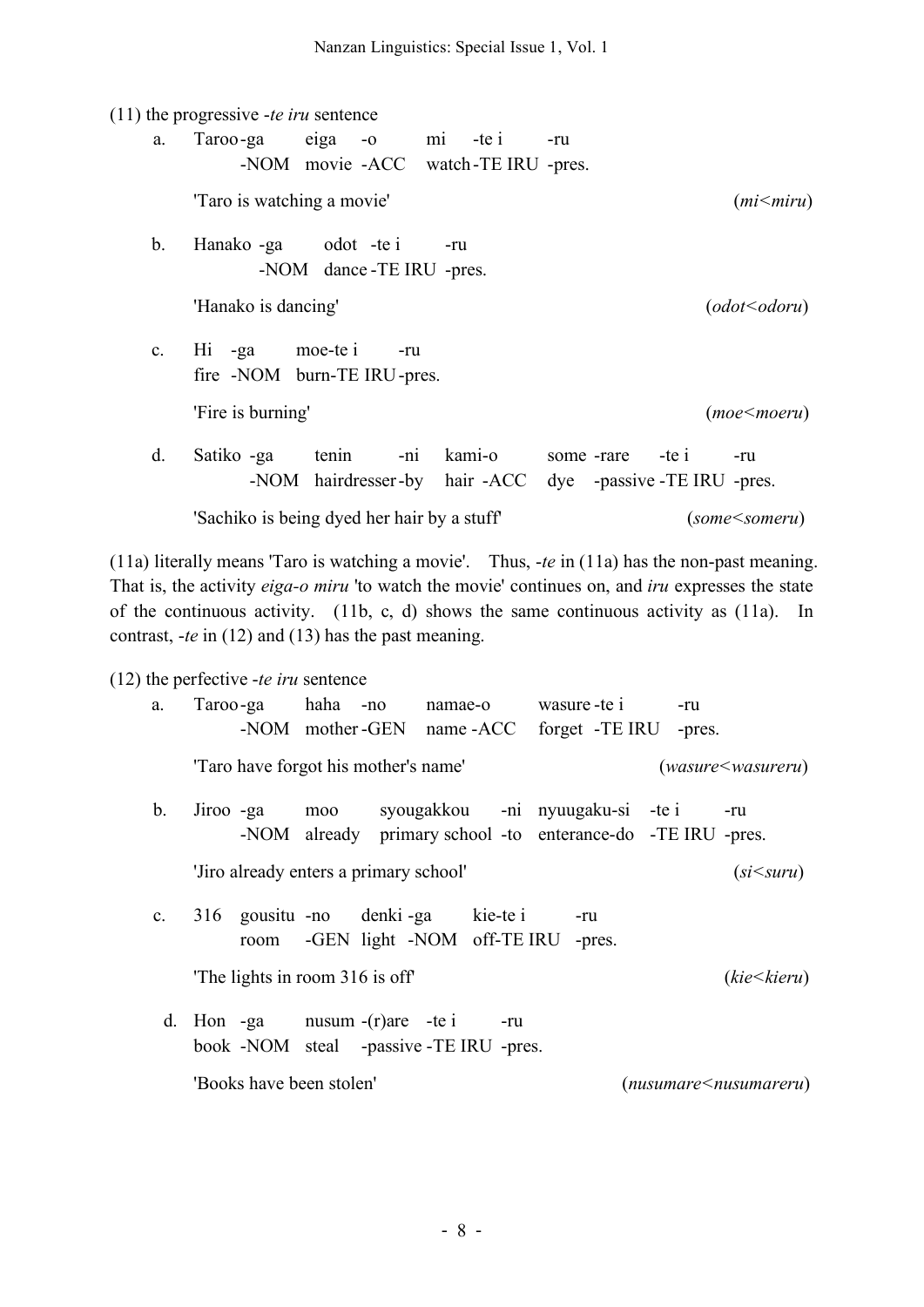(13) the experience

a. Jiroo -wa moo 10-ken-mo ie -o tate -te i -ru -TOP already NUM -too house -ACC build -TE IRU -pres.

'Jiro already has the experience of having built 10 houses' (*tate<tateru*)

b. Haruko-wa kyonen suupaa -de hatarai -te i -ru -node, -TOP last year supermarket-at work -TE IRU -pres. -so rejiuti -ga hayai work of a cashier-NOM quick

'Since Haruko has the experience of having worked at a supermarket, she can use a register quickly' (*hatarai<hataraku*)

- c. Kono kisyu -wa itido koware-te iru -node sinpai-da this model -TOP once break -TE IRU -so worry-COPULA-pres. 'Since this model has broken once, I worry about it' (*koware<kowareru*)
- d. Sono kutu -wa yoku hak -(r)are -te iru -node that shoes -TOP well wear-PASSIVE-TE IRU -so surihet -te i -ru worn-out -TE IRU -pres.

'Since those shoes have been worn well, those have worn-out' *(surihet<suriheru)* 

(12) express the perfective meaning. (12) show that -*te* has a past meaning. For example, (12a) means 'Taro have forgot his mother's name'. -*Te* in (12a) has the past meaning, that is, the activity 'to forget the name' occurred in the past, and *iru* expresses the resultative state caused by the activity. (12b,c,d) have the same perfective interpretation as (12a).

(13) have so-called the experiential interpretation which is one of the perfective interpretations. Crucially, these sentences in (13) include -*te* which expresses the past meaning. (13a) means 'Jiro already has the experience of having built 10 houses'. In (13a), -*te* in -*te iru* phrase expresses the past meaning. That is, the activity *ie-o tateru* 'to build a house' occurred in the past, and *iru* expresses the resultative state caused by the activity. (13b, c,d) have the same perfective interpretations as (13a). So, all -*te*s in (12) and (13) have a past meaning.

As shown in (11) through (13), though -*te* in the progressive -*te iru* phrase has the non-past meaning, -*te* in the perfective -*te iru* phrase has the past meaning. As mentioned in (1), basically -*te iru* is just an aspectual expression which expresses a state of something. The two interpretations of the -*te iru* sentence arise from the tense feature of the morpheme -*te*, but not the internal aspect of the verb. That is, the so-called progressive -*te iru* expresses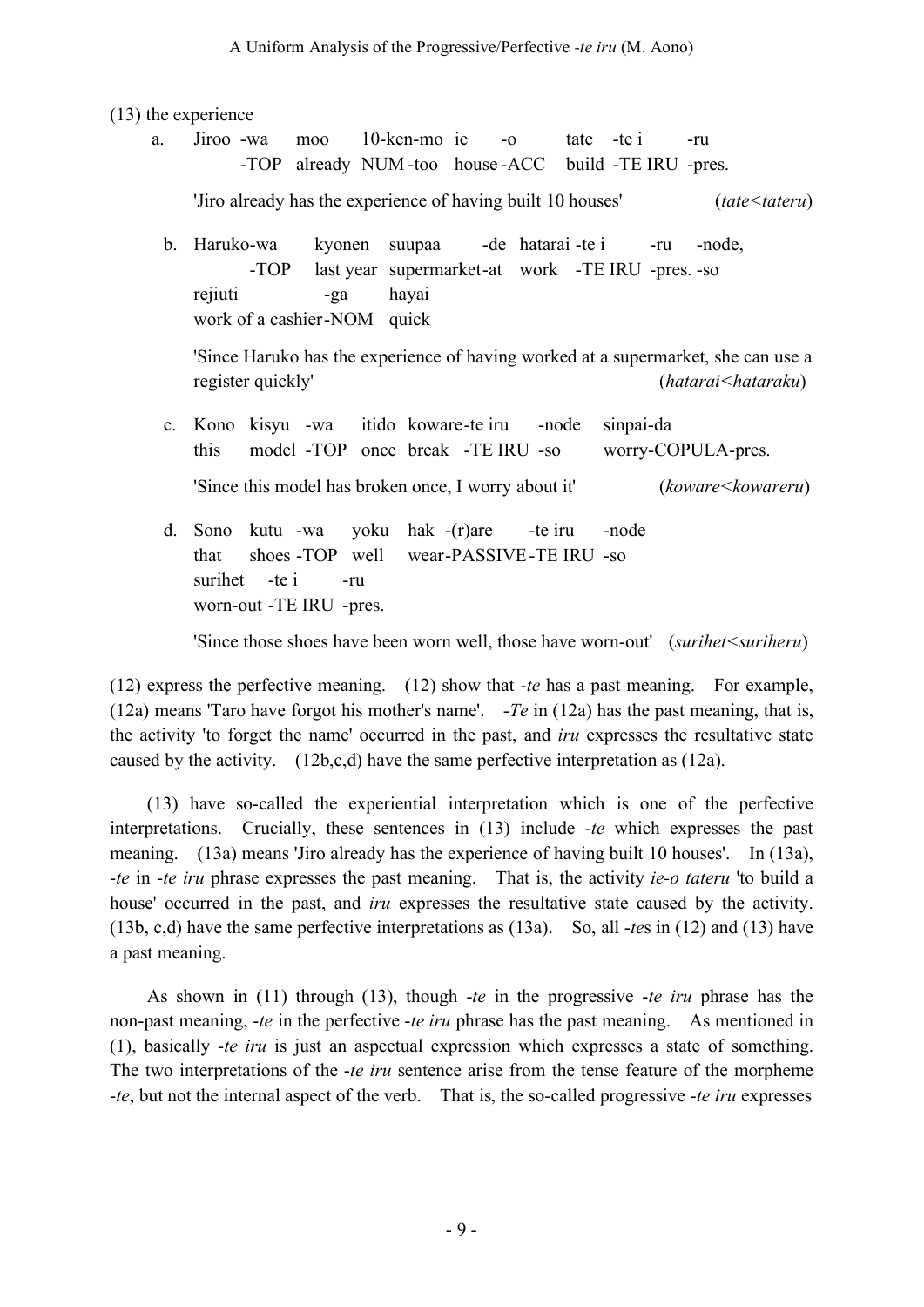the durative state of a non-past phenomenon. In contrast, the so-called perfective -*te iru* expresses the resultative state of a past phenomenon.

## **3.3. Some Evidence for Tense Features of** *Te*

Furthermore, there is a piece of empirical evidence for the claim that two interpretations could arise from the tense feature of the morpheme -*te* itself. The crucial evidence is found in my own dialect, or Ehime Dialect, the dialect spoken in the west part of Japan. In Standard Japanese, -*te iru* is used to express the progressive and perfective aspects. On the other hand, in Ehime dialect, two aspectual expressions are used instead of -*te iru*; one is -*toru*, and the other is -*yoru*. Roughly speaking, -*toru* expresses the perfective and sometimes progressive meanings, while -*yoru* only expresses the progressive meaning. The table in (14) shows the distributions of -*yoru*, -*toru* and -*te iru*.

(14)

|         | a. to express the progressive interpretation<br>'Taro is watching a movie' | b. to express the perfective interpretation<br>'Taro has already watching the movie' |
|---------|----------------------------------------------------------------------------|--------------------------------------------------------------------------------------|
| -yoru   | Taroo-ga eiga -o mi -yoru<br>-NOM movie-ACC watch-TE IRU-pres.             |                                                                                      |
| -toru   | eiga -o mi -toru<br>Taroo-ga<br>-NOM movie -ACC watch-TE IRU-pres.         | Taroo-ga eiga -o mi -toru<br>-NOM movie -ACC watch-TE IRU-pres.                      |
| -te iru | eiga -o mi -te iru<br>Taroo-ga<br>-NOM movie-ACC watch -TE IRU-pres.       | Taroo-ga eiga-o mi -te iru<br>-NOM movie-ACC watch-TE IRU-pres.                      |

In Standard Japanese, -*te iru* has the progressive interpretation and the perfective interpretation. *Taroo-ga eiga-o miteiru* means either 'Taro is watching a movie' or ' Taro has already watched a movie'. -*Toru* also can have the progressive interpretation and the perfective interpretation. So, *Taroo-ga eiga-o mitoru* means 'Taro is watching a movie' or ' Taro has already watched a movie', according to situations. On the other hand, the -*yoru* sentence, *Taroo-ga eiga-o miyoru* means 'Taro is watching a movie'. It has the progressive interpretation only.

This is because of the past tense feature which -*te iru* and -*toru* include. Since -*yoru* may not include the past tense feature, the -*yoru* sentence cannot have the perfective interpretation. Moreover, -*toru* shows the other same property as -*te iru*. Ends of verbs which precede both *-toru* and *-te iru* are identical. In (15), Inflection of verbs is listed up.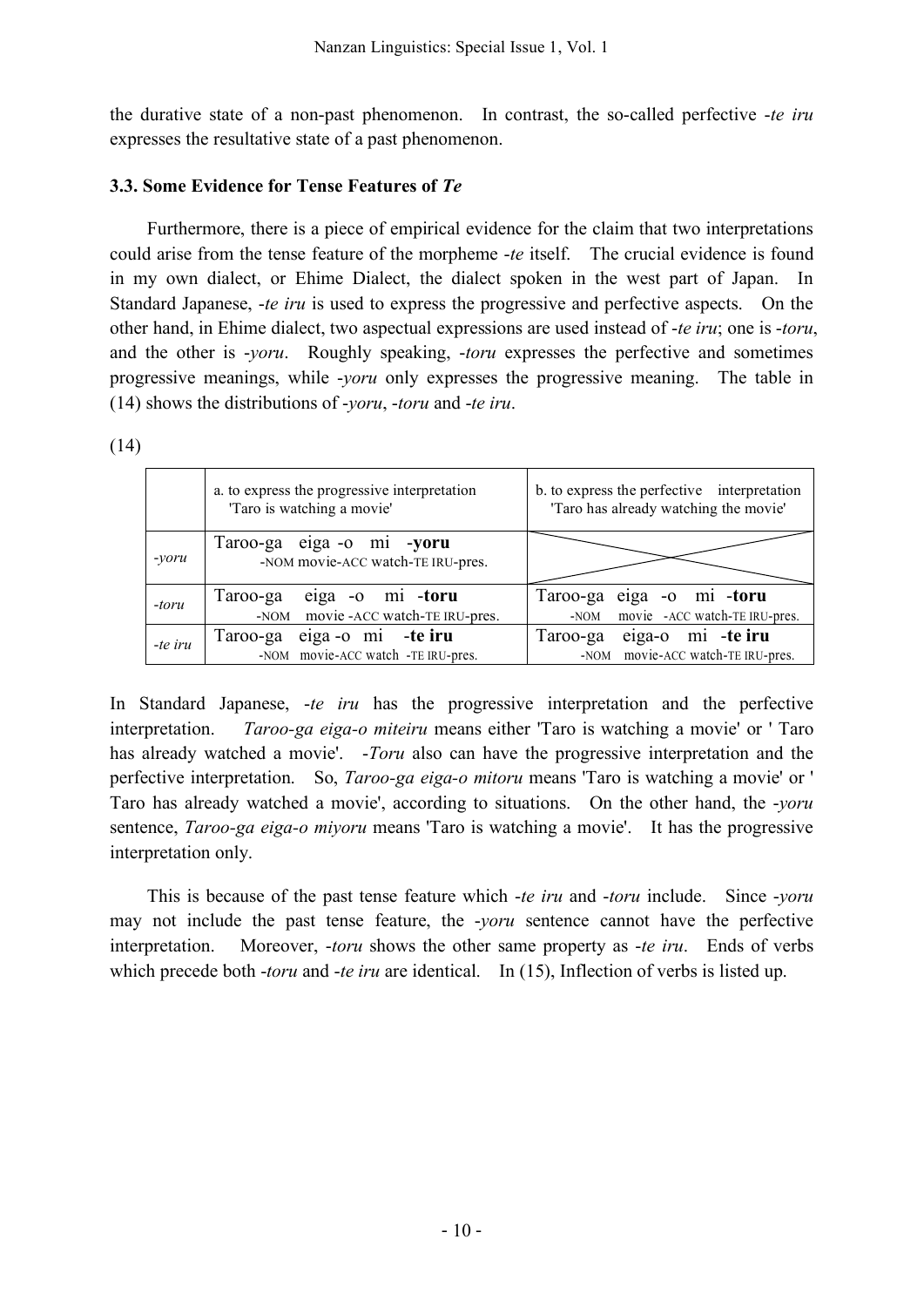|                      | -yoru   | -toru           | -te iru         | -te             |
|----------------------|---------|-----------------|-----------------|-----------------|
| naku 'cry'           | naki-   | nai-            | nai-            | nai-            |
| iku 'go'             | iki-    | $it-$           | $it-$           | $it-$           |
| saku 'blossom'       | saki-   | sai-            | sai-            | sai-            |
| kau 'buy'            | kai-    | kat-            | kat-            | kat-            |
| <i>odoru</i> 'dance' | odori-  | odot-           | odot-           | odot-           |
| <i>yomu</i> 'read'   | $vomi-$ | $\mathit{von}-$ | $\mathit{von}-$ | $\mathit{von}-$ |
| <i>tobu</i> 'fly'    | tobi-   | ton-            | ton-            | ton-            |

(15) Inflection of verbs which precede aspectual expressions

For example, the verb *naku* 'cry' change the end, and became *naki* preceding *-yoru*. In contrast, preceding -*toru* and -*te iru*, it became *nai*. This may be because of same property that -*toru* and -*te iru* have.

Then, some data from Ehime dialect provides a piece of evidence for our proposal that the tense feature of -*te* is responsible for the two interpretations of -*te iru* sentences, the progressive interpretation and the perfective interpretation. So far, we have discussed that -*te* is responsible for expressing the past tense versus non-past tense, and for distinguishing the progressive reading versus the perfective reading.

## **3.4. The tense feature of 'to'**

Next, we will discuss the analysis that it is actually the tense feature that distinguishes the two interpretations, and the two interpretations are available in both control and raising structures. That is, we propose that when -*te* is associated with minus tense feature, then the progressive interpretation is available under the raising structure. On the other hand, when -*te* is associated with plus tense feature, then the perfective interpretation is available, and in this case, control takes place.

Our analysis stands on the insight by Stowell (1982) and Martin (2001) on their analyses of English to-infinitives. Now, we will overview these two proposals. Stowell (1982) shows that 'to'-infinitive has future or non-future tense. This distinction is realized in (16).

- (16) a. Jim tried [PRO to lock the door]
	- b. John appears [ to like poker]

(16a) means literally 'Jim tries so that he will lock the door'. Thus, the 'to'-infinitive in (16a) has the future tense. On the other hand, (16b) literally means 'It seems that John likes poker', but not 'It seems that John will like poker'. Thus, a 'to'-infinitive in (16b) has the non-future tense. Generally, when a 'to'-infinitive has the future tense, the infinitival sentence has the control structure, and when a 'to'-infinitive has the non-future tense, the infinitival sentence has the raising structure. As shown in (17), Stowell characterizes this interpretive difference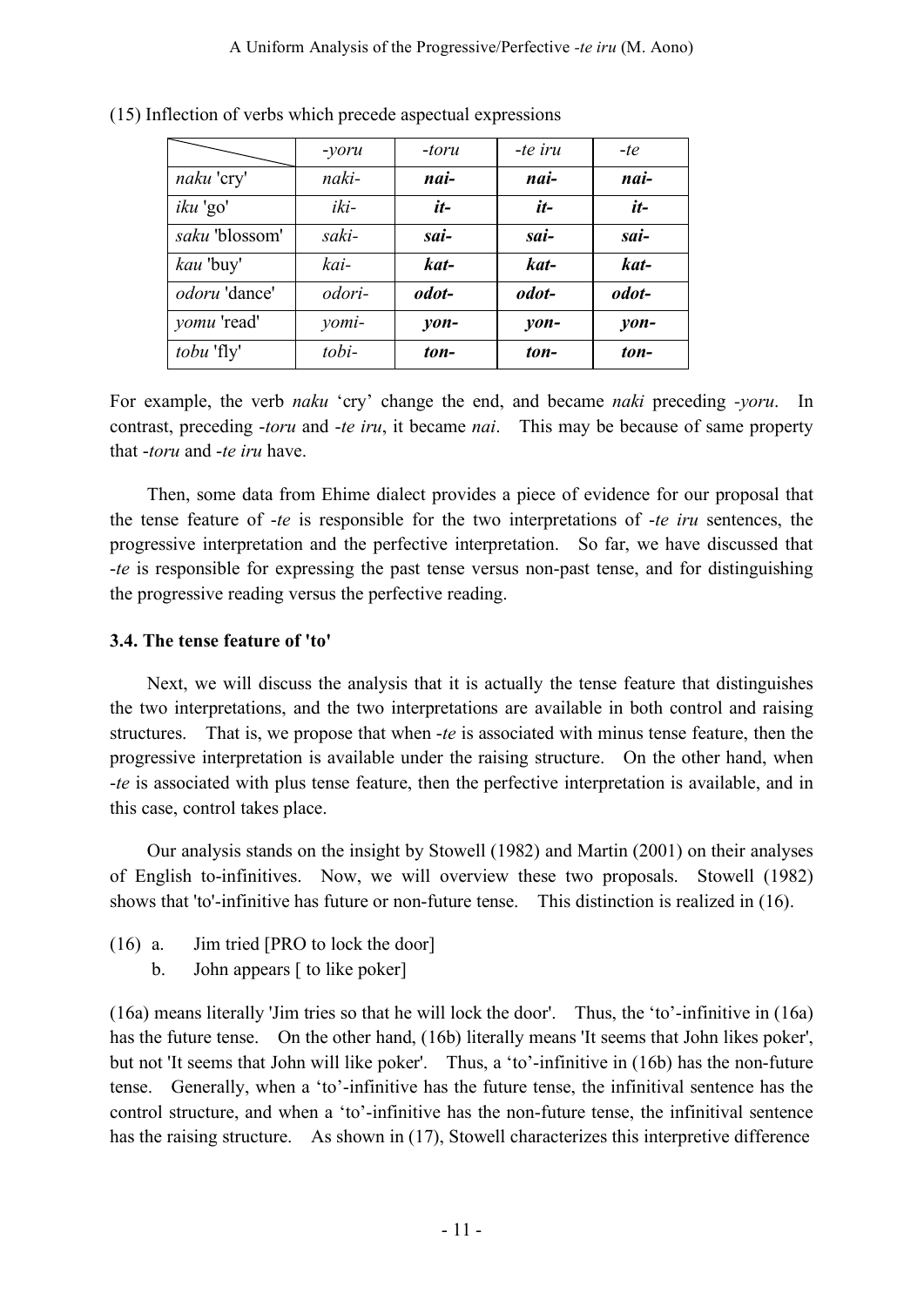in terms of the feature [plus-minus tense]: control infinitivals are [+tense] whereas raising infinitivals are [-tense].

(17) The feature of [Head, TP]

- a. [+tense,+finite] (nominative case checking)
- b. [+tense,-finite] (null case checking)
- c. [-tense,-finite]

Martin (2001) points out that this provides a natural characterization for the case distinction between control and raising as well. [+tense] checks case. More precisely, [+tense,+finite] checks nominative case, [+tense, -finite] checks null case, and [-tense, -finite] does not check case at all.

Then, we hypothesize that -*te* is an infinitive because of past tense. If -*te* is an infinitive which is related to license of PRO, Mihara (1997)'s proposal can be supported without the problem. -*Te iru* sentence has the control structure, when -*te iru* sentence have perfective interpretation; -*te* has [+tense,-finite]. -*Te iru* sentence has the raising structure, when -*te iru*  sentence have progressive interpretation; -*te* has [-tense,-finite]. Based on -*te*'s feature, the problematic sentences in (8) can be properly expected to have control structures, because of the feature [+tense,-finite]. However, as shown in his analysis, there are some examples which has the raising structure despite of its feature [+tense,-finite]. In the following section, we can observe an idiomatic sentence, in which -*te* has the feature [+tense,-finite].

# **4. A Uniform Analysis of -***te iru*

In this section, we propose that the structure of the -*te iru* sentence is not determine the interpretation. The tense feature of -*te* is related to the interpretation, but not the structures. The feature [+tense, -finite] does not always license PRO, so that the structure of the -*te iru* sentence is determines arbitrarily.

# **4.1. Idiom and PRO**

Then, we will consider the idiomatic sentence including -*te iru*. (18) is the example.

| $(18)$ 3 nen -mae siraha |                                           |  | -no ya -ga Taroo-ni tate-rare -te iru |  |                                             |  |
|--------------------------|-------------------------------------------|--|---------------------------------------|--|---------------------------------------------|--|
|                          | 3 year -ago white feather -GEN arrow -NOM |  |                                       |  | -to hit -PASS -TE IRU-pres.                 |  |
|                          | '3 years ago, Taro had been singled out'  |  |                                       |  | ( <i>Te</i> has a [+tense,-finite] feature) |  |

Then, (18), literally means '3 years ago, Taro had been singled out', is idiomatic sentence, and here -*te* has [+tense,-finite] feature as an adverb *3 nen-mae* '3 years ago' indicates. Then, we suppose that the structure of (18) is in (19).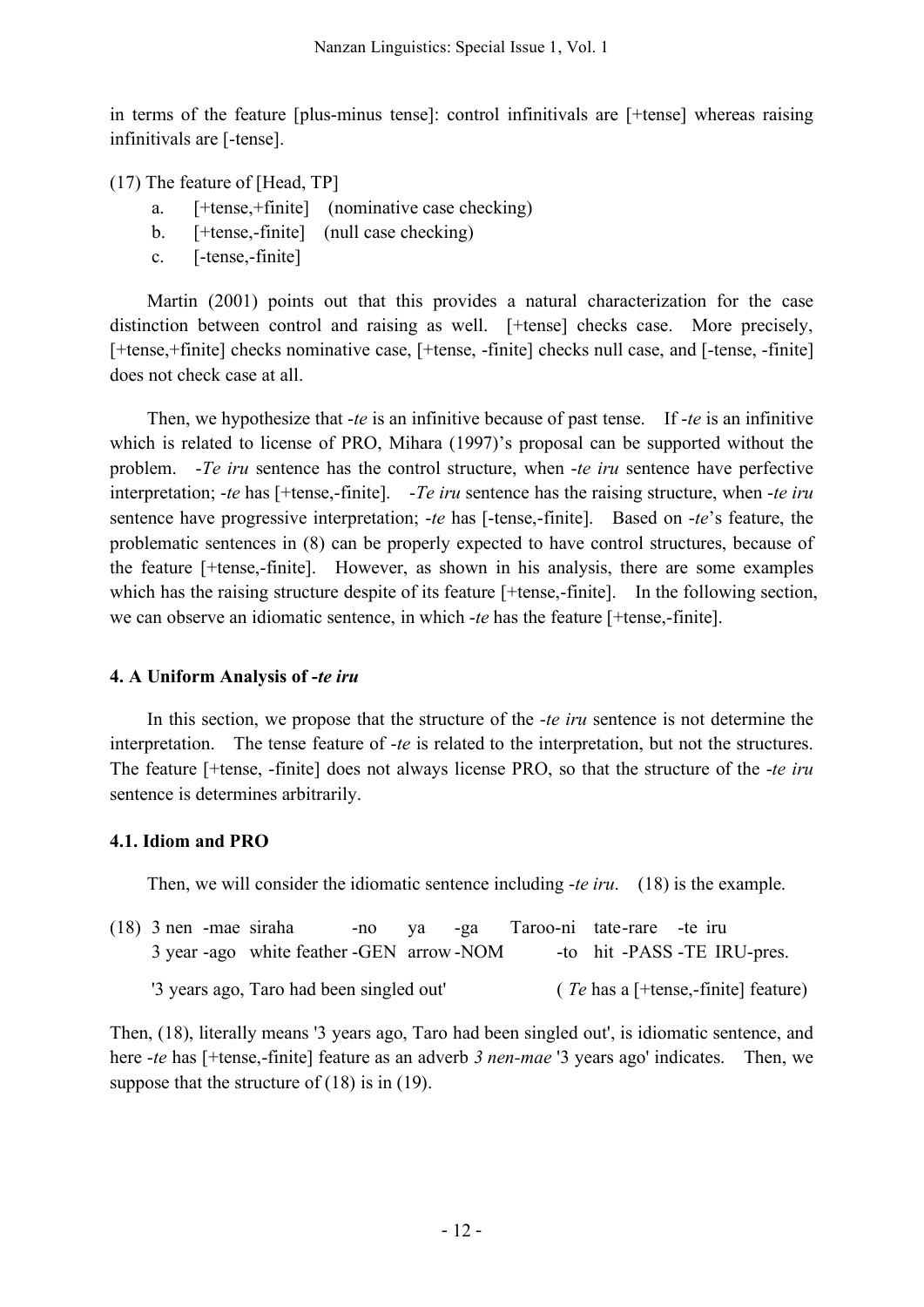

According to Martin's (2001) analysis, the feature [+tense,-finite] licenses PRO. That is, (19) has the structure of control. However, as shown in (20), Nishigauchi (1993) states that idiomatic infinitival sentence can be interpreted idiomatically when the sentence has raising structure.

- (20) a. The cat is out of the bag. (Idiomatic interpretation: A secret leaks out)
	- b. The cat seems [to be out of the bag]
		- c. \* The cat tried [to be out of the bag] (Nishigauchi 1993)

(20a) literally means 'A secret leaks out'. Although (20b) can be interpreted idiomatically, (20c) cannot be interpreted. This is because of difference of the structure shown in (21).

- (21) a. The cat<sub>i</sub> seems  $[t_i]$  to be out of the bag]
	- b. The cat tried [PRO to be out of the bag]

As shown in (21), (20b) has raising structure like (21a), and (20c) has control structure like (21b). In raising structure, 'the cat' is base-generated in the same constituent as 'be out of the bag'. On the other hand, in control structure, 'the cat' is base-generated out of the infinitive clause.

Then, in order for (19) to be interpreted as an idiom, *siraha-no-ya* 'arrow with white feather' has to be base-generated in the same constituent as *taterareru* 'be hit'. Then, it should have the structure without PRO. Hence, the idiom examples lead us to the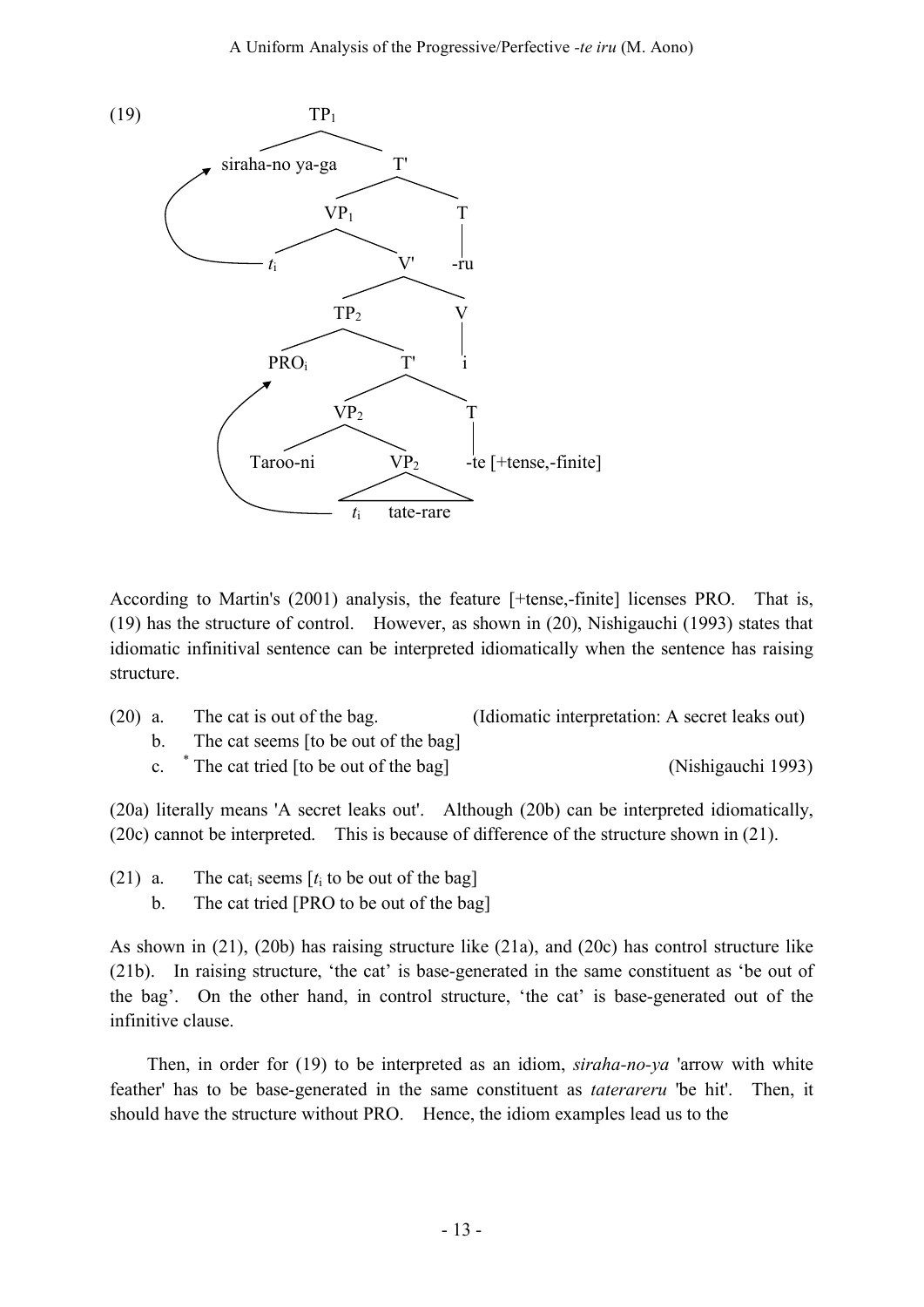conclusion that -*te* associated with the feature [+tense, -finite] does not necessarily license PRO.

Now, if the feature [+tense, -finite] cannot license PRO, the fact that *iru* in the perfective -*te iru* sentences has the external argument should be explained in the other way. In (22a), the subject *Jiroo* is the external argument of *iru*, so the structure in (22b) is expected.

(22) a. Jiroo -wa moo 10 ken -mo ie -o tate -te i -ru -TOP already NUM. -too house -ACC build -TE IRU -pres. (*tate<tateru*) (=(13a))

'Jiro already has the experience of having built 10 houses'



moo 10 ken-mo ie-o tate

In (22), *Jiroo* is assigned the thematic role 'experiencer', and PRO is assigned the 'agent'. However, PRO is no longer licensed by the feature [+tense, -finite].

Then, Saito and Hoshi's (1998) LF incorporation Analysis explains the control relation without PRO. Following this analysis, all *-te iru* sentences do not need to include PRO. Now, we will overview LF incorporation analysis.

### **4.2. Saito and Hoshi's (1998) LF Incorporation Analysis**

An example of the light verb construction is shown in (23). The rough structure of (23) is (24).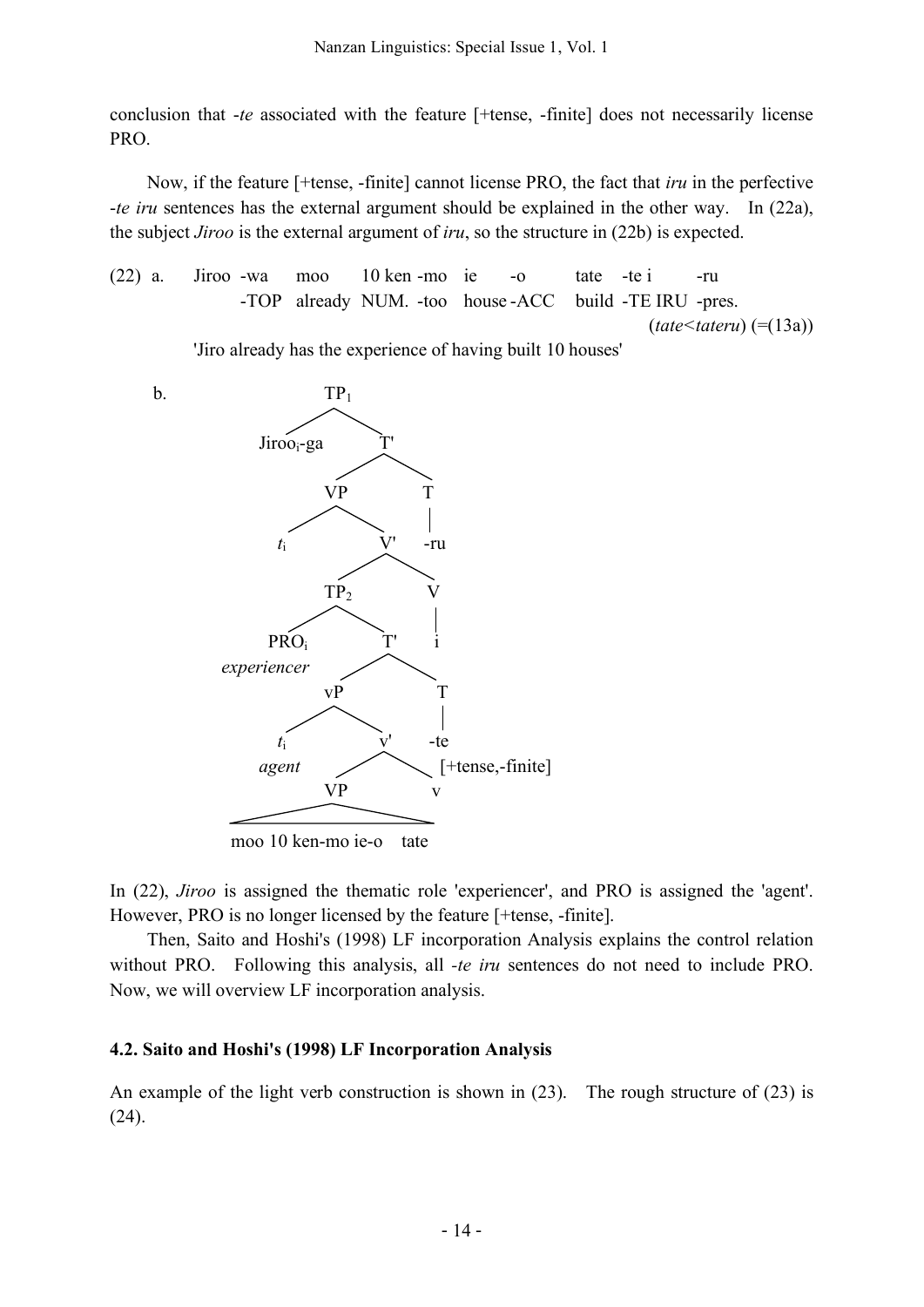| $(23)$ John -ga | Mary -kara $\lceil_{NP}$ hooseki-no |  | ryakudatu]-o                         | si-ta |
|-----------------|-------------------------------------|--|--------------------------------------|-------|
| $-NOM$          | -from                               |  | jewellery-GEN plunderage-ACC do-past |       |

'John stole jewellery from Mary'



As discussed in detail in Grimshaw & Mester 1988, this construction is peculiar in a few respects. First, it exhibits a case of 'syntax-semantics mismatch'. In (23), the three arguments are arguments of the noun *ryakudatu* 'plunderage', and the verb *su* 'do' is more like an expletive, playing no role in the compositional semantics. Yet, two of the three arguments, *John-ga* and *Mary-kara*, apppear not within the NP headed by *ryakudatu*  'plunderage but in positions that are normally occupied by the arguments of the verb.

Saito and Hoshi (2000) propose a covert incorporation analysis for the light verb construction. According to this analysis, the head noun *ryakudatu* 'plunderage' in (23), discharges its theme role inside the NP, and then incorporates into the verb *su* in the covert component to assign its source and agent roles to *Mary-kara* and *John-ga* respectively. In this case, the head noun must discharge the theta role, according to the thematic hierarchy. If this analysis is correct, it provides direct evidence against D-structure as the pure representation of the thematic structures and also the Projection Principle, since in (23) the source role and the agent role are assigned only in the covert component.

Interestingly, as noted in Grimshaw & Mester (1988) and discussed extensively in Matsumoto (1996), example like (23) remain grammatical even when we substitute a control verb, such as *kokoromi* 'attempt', for the light verb *su*. Thus, (25) is perfectly fine.

(25) John -ga Mary -kara [NP hooseki-no ryakudatu]-o kokoromi-ta -NOM -from jewellery-GEN plunderage-ACC attempt -past

'John attempted to steal jewelry from Mary'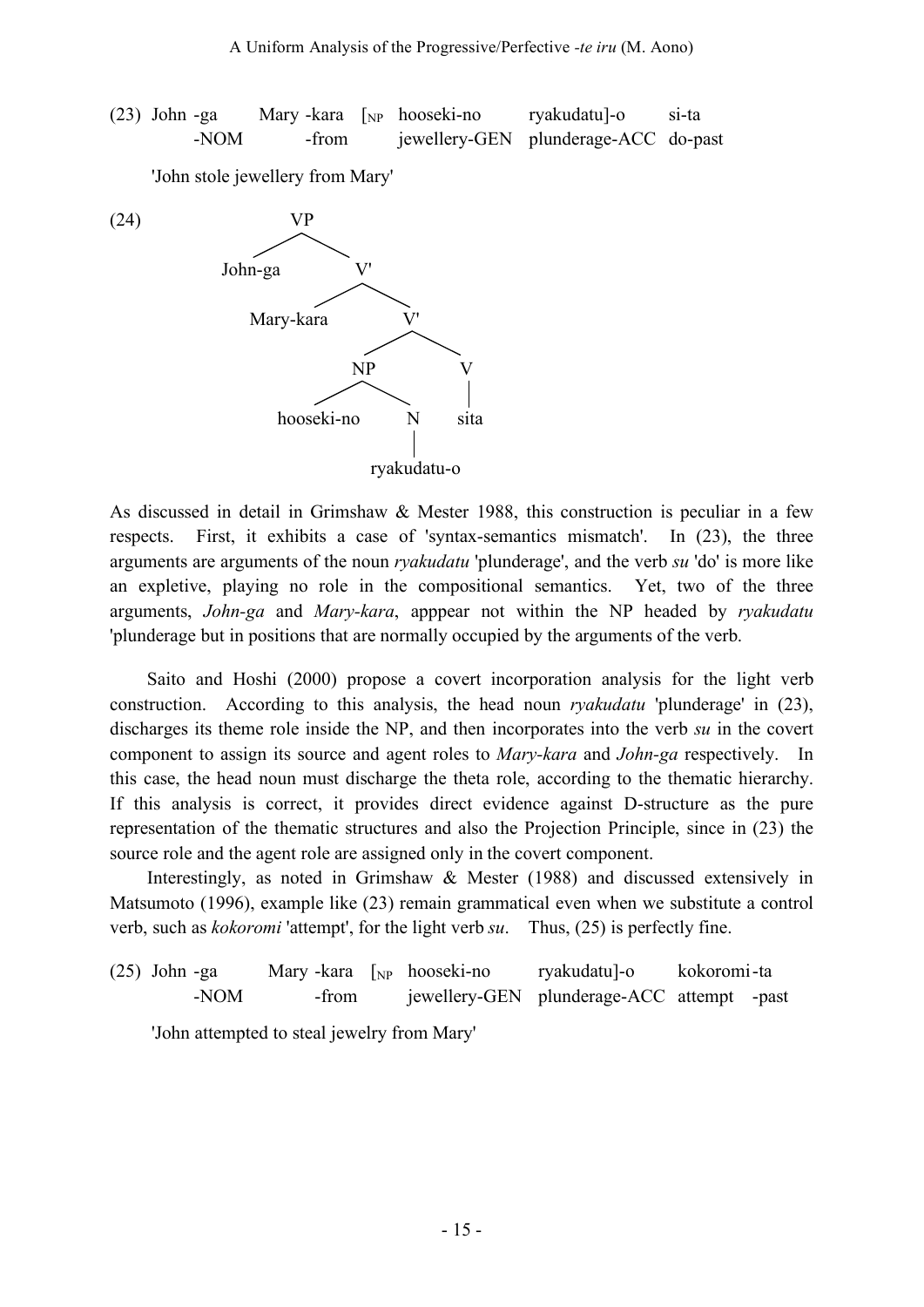

Since (25) is virtually identical to (23) in structure, it is only natural to suppose that it is subject to a similar analysis. Note that *Mary-kara* is the source argument of the noun *ryakudatu* 'plunderage' in (25) exactly as in (23)

However, the application of the covert incorporation analysis to (24) is not straightforward. The rough structure of (25) is in (26). Here, the noun *ryakudatu* 'plunderage' assigns the theme role to *hooseki-o* with in the NP. Then, after it adjoins covertly to V, it discharges its source role to *Mary-kara*. But a problem arises with respect to the agent role of the noun. In the case of (23), the subject *John-ga* could receive the theta-role since the light verb *su* does not assign any role to *John-ga*. In (25), on the other hand, *John-ga* is the agent argument of the verb *kokoromi* 'attempt'. If *ryakudatu* 'plunderage' assigns the agent role to PRO within the NP, and then, discharges the source role to *Mary-kara*, this would not be consistent with the thematic hierarchy, and hence, we should expect the example to be out.

Then Saito and Hoshi (1998) propose that the agent role of the noun is merged with or absorbed by the agent role of the verb through the relation of control. It is not difficult to consider that control can relate thematic roles of distinct predicates without the mediation of PRO, as shown in (27).

- (27) a. John performed an operation on Harry
	- b. John performed Mary's operation

Williams (1987) discuss the examples in (27). In (27a), John is the agent of operation. Here, we could say that John controls a PRO in the Spec position of the NP headed by operation. However, this control relation is unaffected even when there is a genitive phrase in NP Spec, excluding PRO in this position, as in (27b). This example shows that control can identify the agent roles of the verb 'perform' and the noun 'operation' without the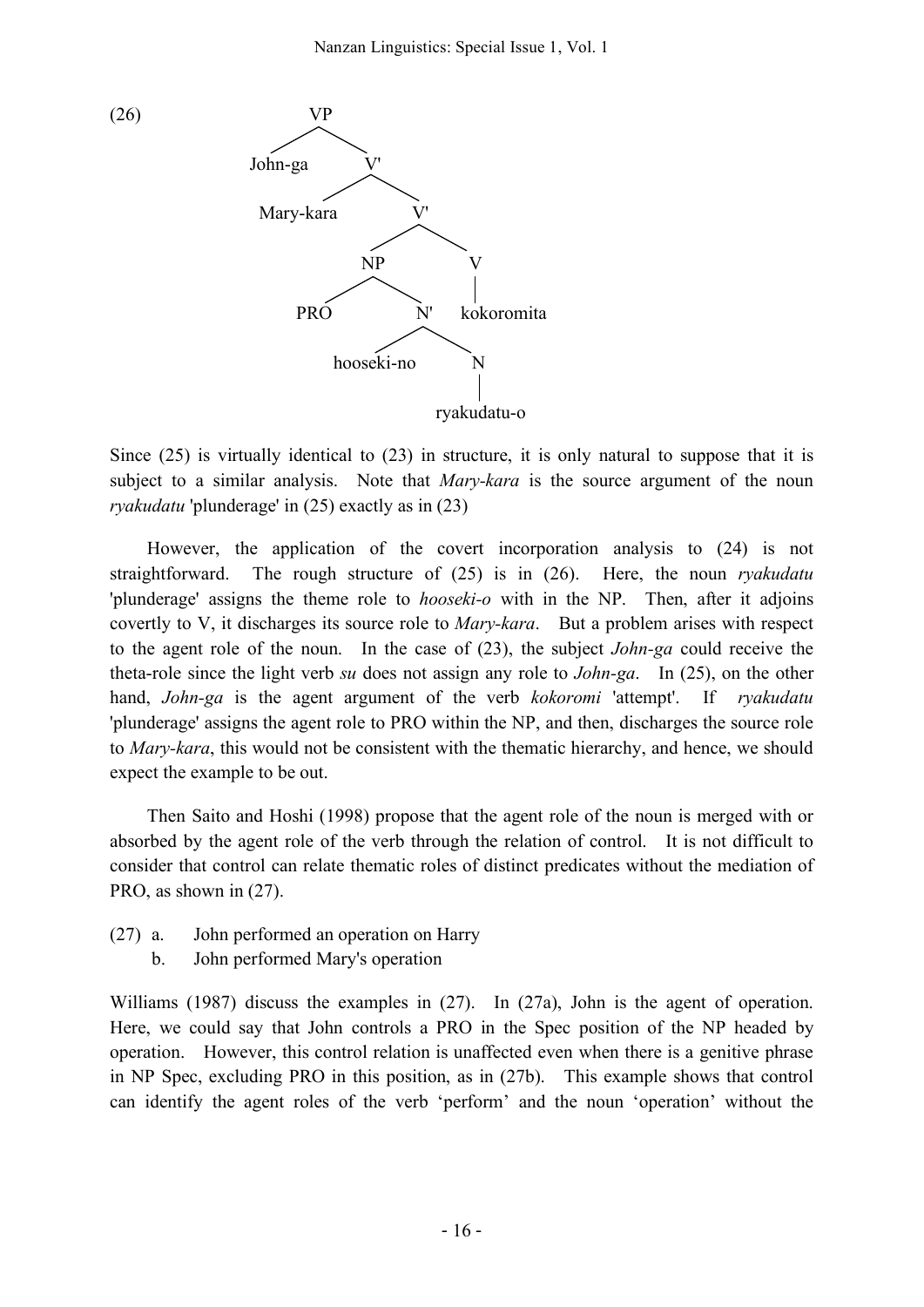mediation of PRO. Thus, it seems that control can operate directly on the thematic structures of predicates.

Then, examples like (25) show that incorporation into a control verb can result in 'merger' or 'absorption' of the controlled theta-role of the adjoined head. According to this hypothesis, the LF of (25), for example, is as in (28).



The head noun *ryakudatu* 'plunderage' in (28), discharges its theme role inside the NP, and then incorporates into the verb *kokoromi* 'attempt' in the covert component to assign its source role to *Mary-kara*. Then, the agent role of *ryakudatu* 'plunderage' is absorbed by the control verb *kokoromi* 'attempt'.

Given this LF incorporation analysis, we can capture the derivation of the -*te iru* sentence without the contradiction.

### **4.3. LF Incorporation and a control structure**

Finally, I propose the derivation of the -*te iru* sentence adopting Saito and Hoshi's LF incorporation analysis. Consider (22) repeated in (29).

(29) a. Jiroo -wa moo 10 ken -mo ie -o tate -te iru -TOP already NUM. -too house -ACC build -TE IRU-pres.

'Jiro already has the experience of having built 10 houses' (*tate<tateru*)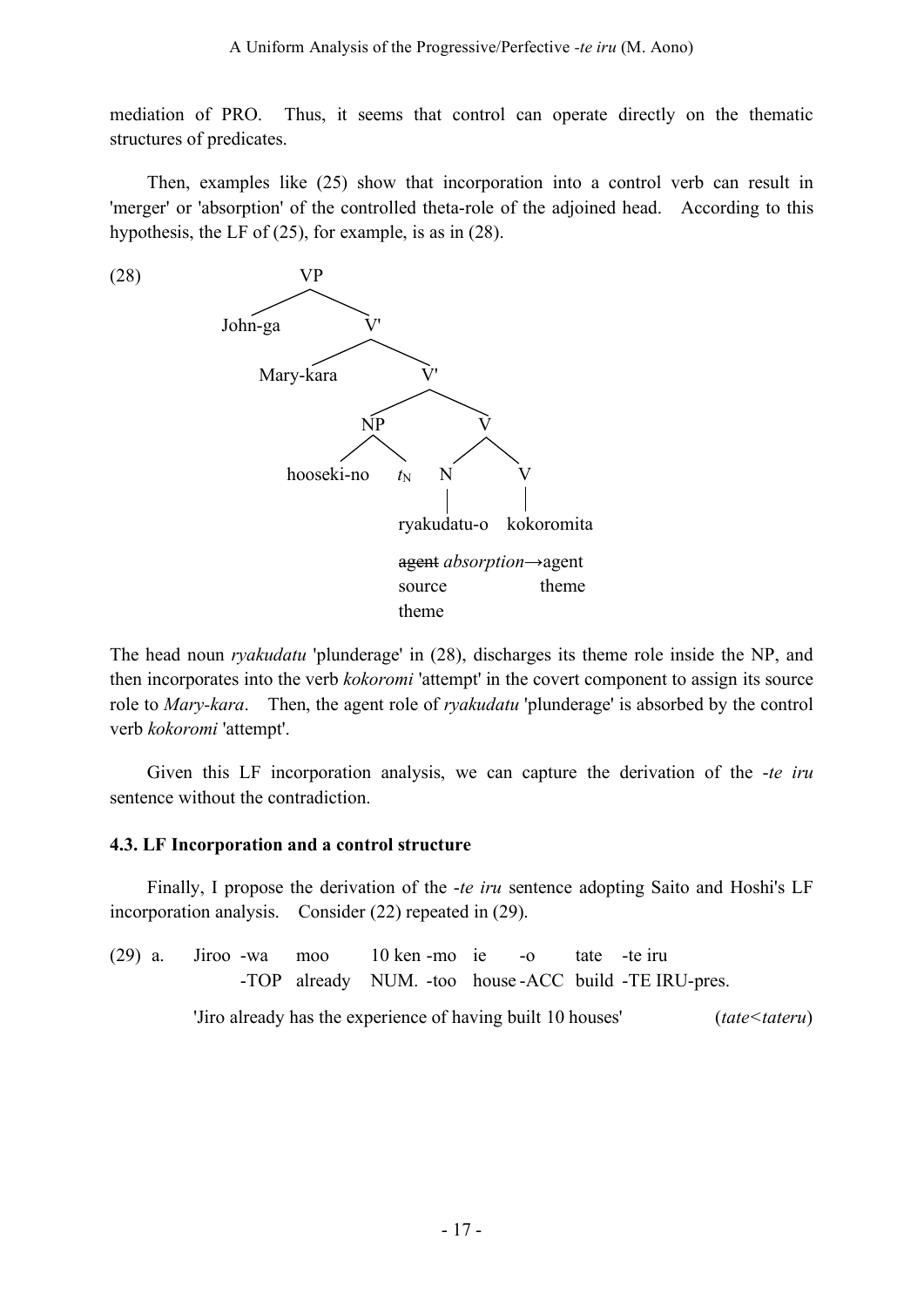

In (29), *iru* has an external argument and discharges the experience theta-role to *Jiroo*. First, the verb *tate* 'to build' in TP2 discharges the theme role to *ie* 'houses', and then, incorporates into *iru* cyclically to assign the agent role. But, *iru* controls and absorbs (or merges) this agent role. At last, *iru* discharges the experience theta role. According to this derivation, without the mediation of PRO, *Jiroo* in (29a) can be an experiencer who has experience of having built 10 houses.

Then, how about the idiomatic sentence? The example is repeated in (30a) and the structure is in (30b).

(30) a. (3 nen -mae) siraha -no ya -ga Taroo-ni (3 year-ago) white feather -GEN arrow -NOM -to tate-rare -te iru hit -PASSIVE -TE IRU-pres.

'(3 years ago), Taro had been singled out'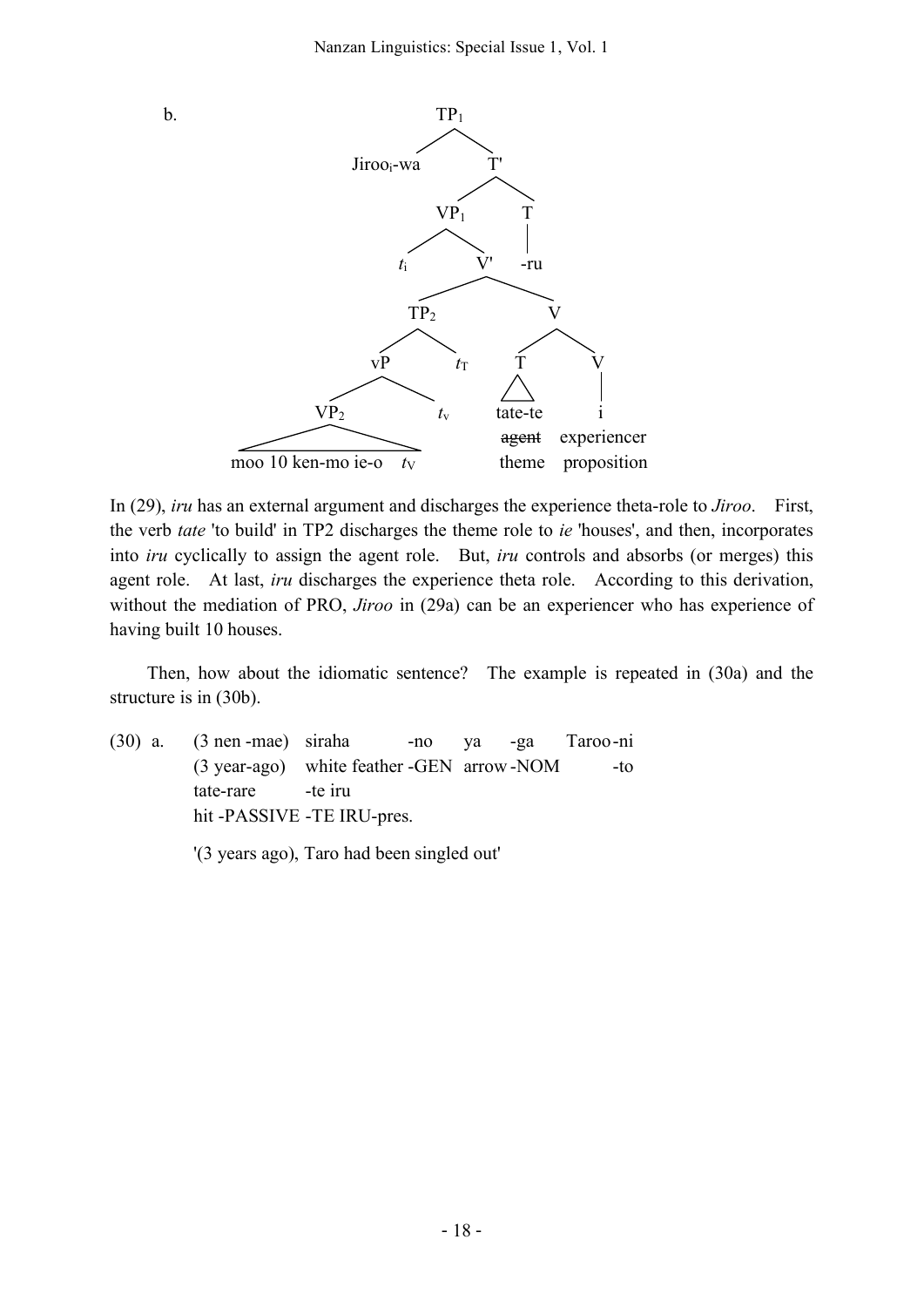

In (30), we do not need to license PRO despite of the feature [+tense,-finite] no longer. So, the NP *siraha-no-ya* 'arrow with white feather' is base-generated in VP2 and moves to spec position of TP1 for case checking. And *iru* in (30) does not have an external theta role, since the subject *siraha-no-ya* 'arrow with white feather' is inanimate. The reason why the verb *taterare* 'be hit' incorporates into *iru* is in morphology.

(31a) is the example of the progressive -*te iru* sentence. The structure is in (31b).

(31) a. Taroo-ga eiga -o mi -te iru -NOM movie -ACC watch -TE IRU-pres. 'Taro is watching a movie'



The progressive -*te iru* sentence is regarded as raising, so the mediation of PRO has not been assumed. However, as shown in (29) and (30), PRO cannot be licensed in any -*te iru*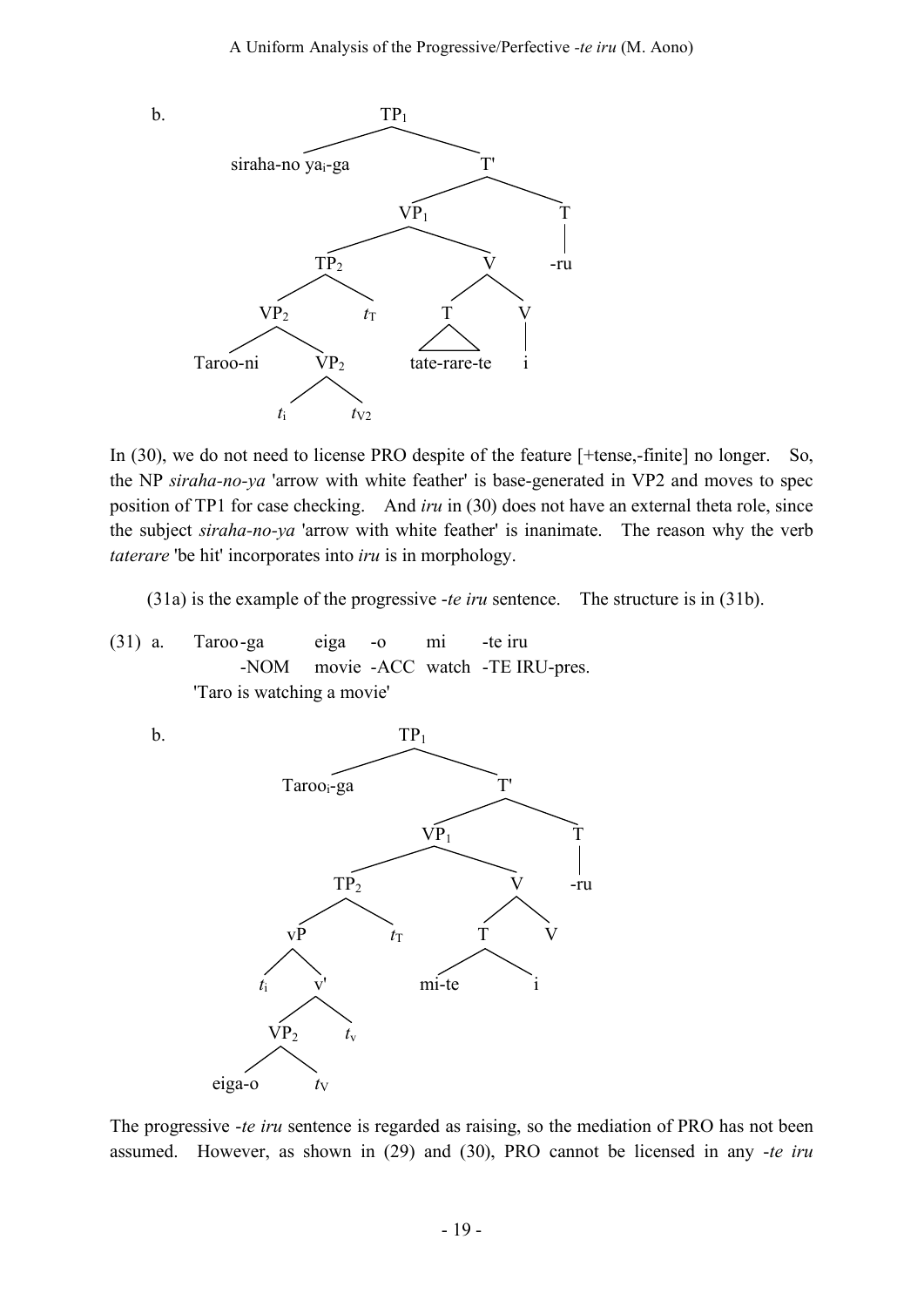sentences. Therefore, the only structural distinction between the -*te iru* sentences is whether *iru* has the external argument or not. This distinction is not related to the semantic interpretations, and *iru* have the external argument optionally.

Thus, we can capture the structures of the all -*te iru* sentences in a uniform way. The tense feature of -*te* just distinguishes the interpretation of the -*te iru* sentence.

#### **5. Conclusion**

In conclusion, -*te iru* is 'one' aspectual expression which expresses a state of something. Two basic interpretations (the progressive and the perfective) are originated from the tense feature of -*te*. And we propose the -*te iru* structure without contradictions shown in interpretations of -*te iru* sentences. Since the structure of the -*te iru* sentence is not depend on the interpretation, the structure is captured in a uniform way. And this proposal is based on the LF incorporation analysis. Then, this analysis provides an evidence for the LF incorporation hypothesis.

#### **References**

- Arikawa, K. (1992) *Binding Domain and Modality: A Case Study of Tense Binding in Japanese*, Unpublished Ph.D. dissertation, University of Wisconsin-Madison.
- Bošković, Ž. (1996) Selection and the Categorial Status of Infinitival Complements. *Natural Language and Linguistic Theory*, 14, 269-304.
- Fujii, T. (1966) 'Doosi+teiru' no Imi. *Kokugo Kenkyusitu* 5. University of Tokyo.
- Grimshaw, J. & Mester, A. (1988). Light Verbs and θ-marking. *Linguistic Inquiry*, 19, 205-232.
- Kageyama, T. (1993) *Bunpoo to Gokeisei*. Hituzi Syoboo.
- Kindaichi, H. (1950). Kokugo Doosi no Ichibunrui. *Gengo Kenkyu*, 15, 48-63.
- Kindaichi, H. (1976) Nihongo Doosi no Tensu to Asupekuto. In Kindaichi, H. (ed.), *Nihongo Doosi-no Asupekuto*, Mugi Syoboo.
- Kuno, S. (1973) *The Structure of the Japanese Language*. Cambridge, MA: MIT Press.
- Martin, R. (2001) Null case and the distribution of PRO. *Linguistic Inquiry*, 32, 141-166.
- Mihara, K. (1997) Doosi no Asupekuto Kouzou. In K. Mihara and R. Washio, *Voisu to Asupekuto*. Kenkyusya.
- Nishigauchi, T. (1993) Long Distance Passive. In N. Hasegawa, (ed.), *Japanese Syntax in Comparative Grammar* (pp.79-114), Kurosio.
- Saito, M. & Hoshi, H. (1998) Control in Complex Predicates. *Tsukuba Daigaku Tozai Gengo Bunka no Ruikeiron Tokubetsu Purojekuto Kenkyu Hokokusho, Heisei 10 Nendo* Ⅱ*, Bessatsu*. 15-46.
- Saito, M. & Hoshi H. (2000) The Japanese Light Verb Construction and the Minimalist Program. In R. Martin, et al. (eds.), *Step by Step: Essays on minimalist syntax in honor of Howard Lasnik* (pp.261-295), Cambridge, Mass: MIT Press.
- Stowell, T. (1982) The tense of infinitives. *Linguistic Inquiry*, 13, 561-570.
- Takezawa, K. (1991) Judoubun, Noukakubun, Bunri Hukanou Syoyuu Koubun to 'teiru' no Kaisyaku. In Y. Nitta, (ed.), *Nihongo no Voisu to Tadoosei*. Kurosio Syuppan.
- Teramura, H. (1984) *Nihongo no Sintakusu to Imi* Ⅱ. Kurosio Syuppan.
- Williams, E. (1987). Implicit Arguments and Control. *Natural Language and Linguistic Theory* 5.1.